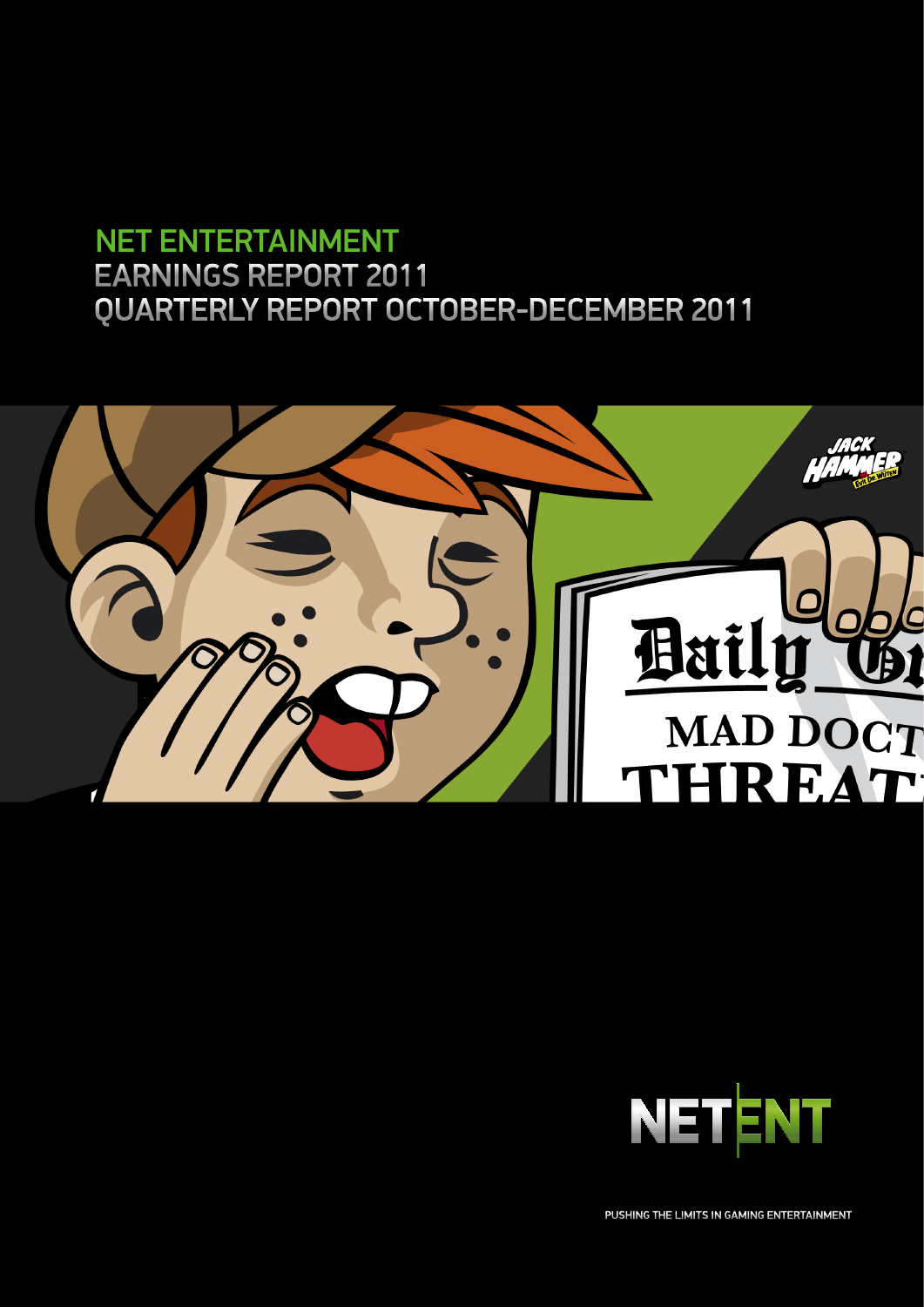# **2011 WAS A YEAR OF NEW INITIATIVES FOR CONTINUED SUSTAINABLE GROWTH**

### **FOURTH QUARTER 2011**

- **Revenues for the fourth quarter increased by 21.6 % to SEK 121.1 (99.6) million**
- **Operating profit amounted to SEK 42.2 (33.8) million**
- **Operating margin was 34.9 (33.9) %**
- **Profit after tax amounted to SEK 36.6 (29.0) million**
- **Earnings per share amounted to SEK 0.93 (0.73) before and after dilution**
- **Two new license agreements were signed, and two new customers' casinos were launched**

### **FULL YEAR 2011**

- **Revenues for the full year increased by 16.1 % to SEK 427.6 (368.3) million**
- **Operating profit amounted to SEK 129.7 (136.4) million**
- **Operating margin was 30.3 (37.0) %, 31.9 % excluding costs amounting to SEK 6.7 million related to former senior executives**
- **Profit after tax amounted to SEK 115.6 (120.5) million**
- **Earnings per share amounted to SEK 2.92 (3.05) before and after dilution**
- **Seven new license agreements were signed, including G.Matica and Sky Betting & Gaming. Eleven new customers' casinos were launched**
- **Proposed transfer to shareholders is SEK 2.00 (2.00) per share**

### **IMPORTANT EVENTS IN THE FOURTH QUARTER**

Revenue growth for the fourth quarter was 21.6 percent compared to the fourth quarter 2010. The strengthened Swedish currency has held back revenue growth in SEK. In local currency, revenues increased by 23.1 compared to the fourth quarter 2010.

The number of game transactions amounted to 2.6 billion in the fourth quarter, an increase of 19.6 percent compared to the previous quarter and 48.9 percent compared to the same period in 2010.

During the fourth quarter agreements were signed for delivery of the casino portfolio to several large operators on the newly regulated online market in Denmark. On January 1 2012 Denmark opened up as a regulated market. Operators signed include Betsson, Unibet, Bet24, Sportingbet (including Scandicbookmaker and Danbook). Companies who intend to operate on the local market must fulfill the gaming authority's compliance requirements during the fourth quarter 2012.

During 2011, Net Entertainment has adjusted and developed the Company's system and games to be compliant with mobile units. In December the first mobile games were launched on the market. The initial launch includes mobile games supporting IOS terminals, i.e. Iphone, Ipad and Ipod, with three of the Company's most successful casino games, Gonzo's Quest, Jack Hammer and Blackjack. Net Entertainment's mobile offering will be launched under the name NetEnt Touch™ and will include some of the best games from both the existing portfolio and new game releases. The launch of new mobile games will follow a phased roll-out approach to several partners during 2012.

Net Entertainments strategy is to be the leader within online casino. It is a continuous process to improve and expand the product portfolio and the Company constantly analyzes new opportunities. As a result from this, the Company has decided to launch its own Live Casino product with a planned release to the market around yearend 2012. This product segment is a complement to the Company's existing games portfolio and is estimated to contribute positively to the Company's growth in the future.

During the fourth quarter Per Eriksson was appointed CEO of Net Entertainment with a start date on March 1, 2012. Per is presently serving as CEO and President of Dustin Group AB. Prior to that, Per has had a long career within Dell, where he left as Head of Dell EMC (Europe, Middle East and Africa).

Intralot Interactive was launched in Italy where Net Entertainment is now live with five out of eight operators.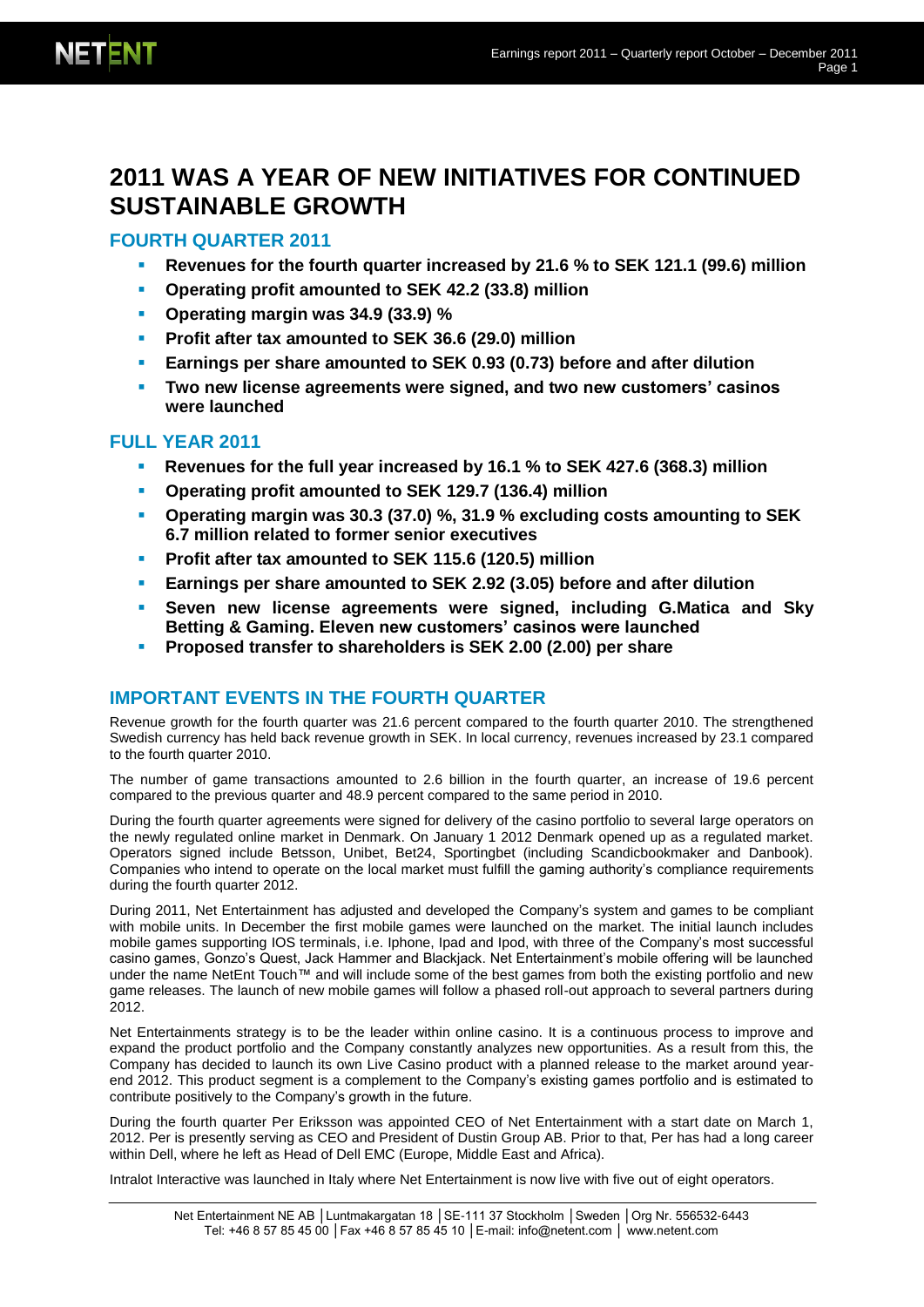l

| <b>SUMMARY IN FIGURES</b>                  | 2011    | Oct-Dec Oct-Dec Jan-Dec<br>2010 | 2011     | Jan-Dec<br>2010 |
|--------------------------------------------|---------|---------------------------------|----------|-----------------|
| Operating revenues                         | 121 096 | 99 603                          | 427 618  | 368 280         |
| Operating expenses                         | -78 847 | $-65847$                        | -297 905 | $-231869$       |
| <b>Operating profit</b>                    | 42 249  | 33 756                          | 129 713  | 136 411         |
| Operating margin                           | 34.9%   | 33.9%                           | 30.3%    | $37.0 \%$       |
|                                            |         |                                 |          |                 |
| Cash flows from operating activities       | 56 789  | 27 133                          | 203 251  | 119629          |
| Cash flows for the period                  | 24 781  | 4 4 3 2                         | 27 642   | $-53300$        |
| Cash and cash equivalents at end of period | 74 234  | 47 034                          | 74 234   | 47 034          |

*Net Entertainment is a world leading supplier of digitally distributed gaming systems used by several of the world's most successful gaming operators. The Net Entertainment Casino™ is a complete gaming system comprising a*  full suite of high quality games and a powerful management platform. The games create the ultimate gaming *experience for the player while the management platform enables Net Entertainment's customers, the operators, to optimize their business and profitability. Operators are provided a customized system solution that is easily integrated ensuring a short time to market and a cost efficient operation. Net Entertainment is listed on Nasdaq*  **OMX Stockholm (NET-B). More information about Net Entertainment is available at [www.netent.com](http://www.netent.com/).** 

### **COMMENTS FROM BJÖRN KRANTZ, ACTING PRESIDENT AND CEO**

Year 2011 was a year of new markets and product initiatives to secure continued solid growth for Net Entertainment moving forward. Revenues increased by 21.6 percent during the fourth quarter which is a result of organic growth. Net Entertainment has been successful in strengthening the position as a leading supplier of games and systems within online casino and our focus on customer closeness and product and technology leadership will continue to differentiate us. During 2011 our market share in Europe increased to 22.4 percent compared to 19.3 percent in year 2010<sup>1</sup>.

Net Entertainment has a clear focus on online casino and to complement the existing product portfolio and strengthen the Company's offering it was decided during the fourth quarter to launch our own Live Casino product with a planned release around year-end 2012. Live Casino is a relatively new form of gaming which has proven to be successful and is also expected to show good growth in the coming years.

We are committed to and take part in the ongoing regulation of our industry in Europe. Whether Net Entertainment enters a regulated market or not, is evaluated from case to case with regards to the financial, organizational and the strategic impact on the Company as a whole. Net Entertainment was among the first to enter Italy which regulated the market in July 2011 and Denmark which was regulated in January 2012.

We have now commercially launched five out of eight operators in Italy. The roll-out of remaining customers will take place as soon as practically possible. In addition, it is our ambition to launch slots as soon as the Italian authority allows it.

As a response to the growing mobile market the first mobile games were completed and launch took place according to plan during December 2011. Ongoing launches of new mobile games will take place during 2012 and we will monitor the development closely. The launch of new customers will take place continuously during 2012.

Several successful games have been lunched during 2011. Frankenstein was developed as part of our collaboration with Universal Studios and during the fourth quarter the development of Scarface was initiated which is one of the most well known brands ever in the movie industry. Two new platinum games were launched during

 $<sup>1</sup>$  The market share is based on the gross gaming yield with Net Entertainment's customers in relation to the European online casino market,</sup> estimated by H2 Gaming Capital in December 2011.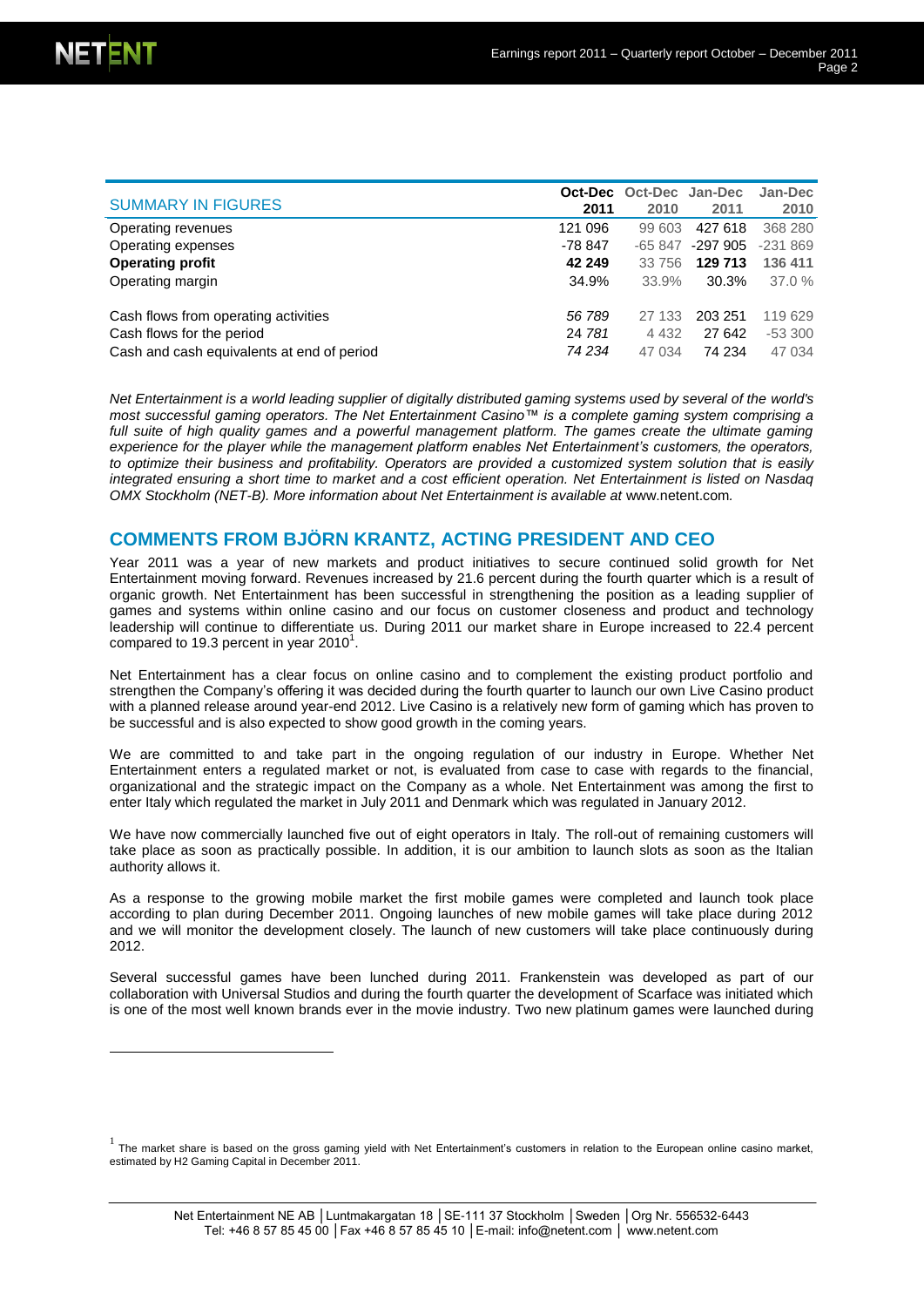the year, Robin Hood and Jack and the Beanstalk with graphics and a gaming experience which truly proves why Net Entertainment is the leading premium supplier of online games on the market today.

We will continue to invest in our business and organization to secure the opportunities identified by the Company, and to ensure short and long term competitiveness. We are taking another step towards becoming a full scale provider within online casino and it is very exciting to be able to offer our partners a broader product portfolio which strengthens both business and customer value in our strategic delivery responsibility as a supplier. I am convinced that Net Entertainment is well positioned for 2012 and I look forward to another exciting year.

### **NEW AGREEMENTS AND CUSTOMERS**

Two new customers were signed during the fourth quarter, including Tier 1 operator Sky Betting & Gaming, focusing on the UK market. Sky Betting & Gaming has a broad offering of services within betting and games via SkyBet, SkyPoker, SkyVegas and SkyBingo. The Company is licensed in Alderney and is owned by BskyB Group PLC.

During 2011 seven new customer agreements were signed, including Sky Betting & Gaming and G.Matica.

A number of agreements were terminated with smaller customers that did not generate the minimum turnover which the Company requires.

#### CUSTOMERS TO BE LAUNCHED

At the end of the quarter, the Company held agreements with a number of operators that have not yet launched, including bwin.it, G.Matica and Sky Betting & Gaming.

bwin.it is part of the bwin.party Group which is the world's largest listed online gaming operator. On the Italian market bwin.party is a leading operator, offering online poker, sports betting and lotteries with a significant market share.

G.Matica is an Italian based operator founded in 2004 already holding a license from the Italian gaming authority AAMS to offer online sports betting, poker and casino in Italy. G.Matica is a land based operator with an existing online presence.

### **REVENUES AND PROFITABILITY**

Revenues and operating profit by quarter are portrayed in the diagram below.

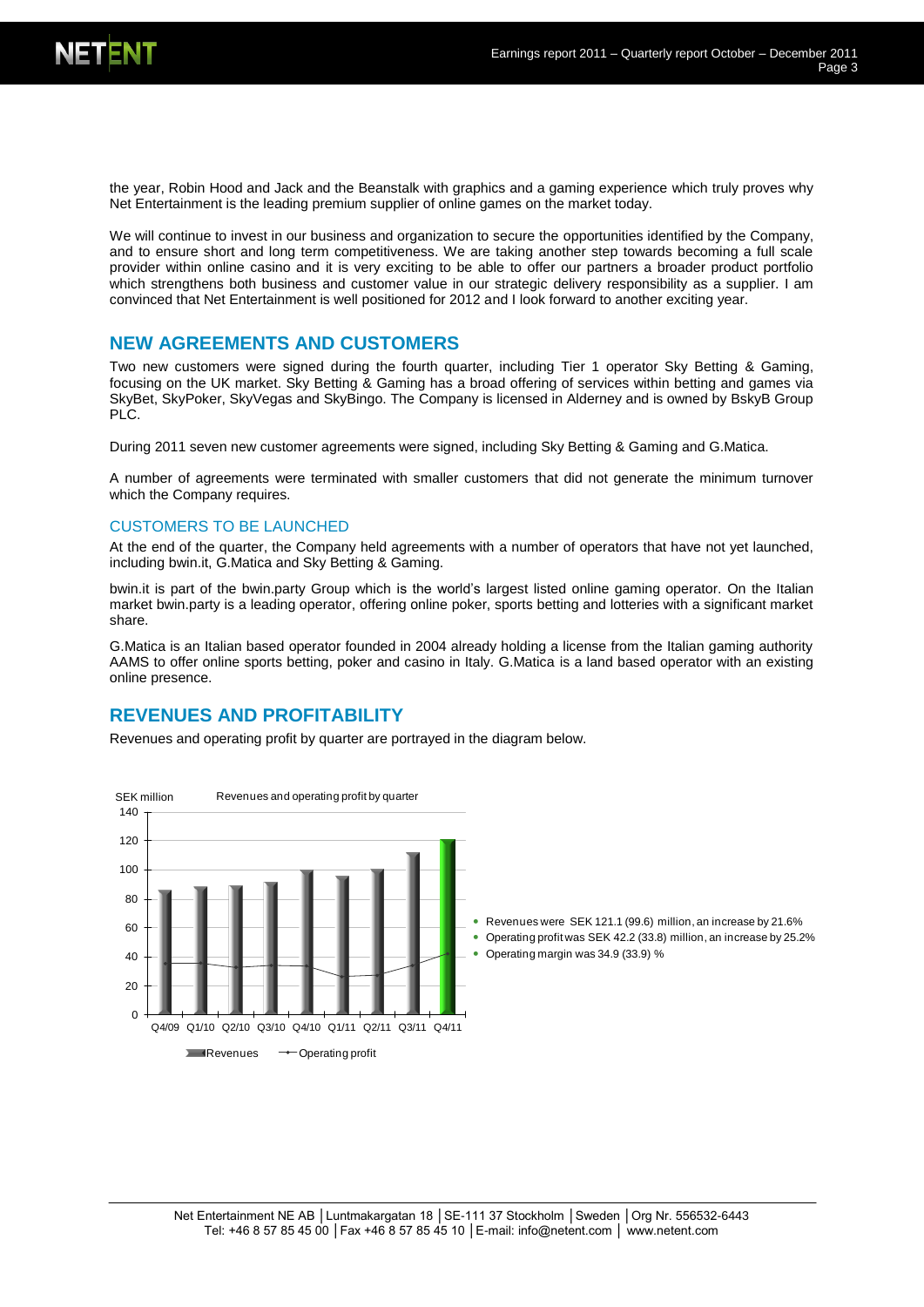

Revenues and operating profit for the most recent six years are presented in the diagram below.

Operating margin was 30.3 (37.0) %

 Revenues were SEK 427.6 (368.3) million, an increase by 16.1% Operating profit was SEK 129.7 (136.4) million, a decrease by 4.9%

#### REVENUES – VOLUME, PRICE AND CURRENCY DEVELOPMENT

Net Entertainment's revenues are affected by changes in volume, price (royalty levels and mix), and currency. The volume is affected by both existing customers' growth as well as the launch of new customers. The largest part of revenues is derived from royalty revenues and a smaller part from setup-fees as new customer agreements are signed as well as revenues for managing pooled jackpots.

Revenues increased 21.6 percent in the fourth quarter compared to the corresponding period last year and 16.1 percent for the full year 2011. Net Entertainment's revenue increase compared with the corresponding period last year is a combination of existing customers' growth and revenues from the launch of new customers. Two new customer's casinos were launched during the quarter. During the most recent twelve month period, eleven new customers have been launched.

Royalty revenues were positively affected by significantly higher volumes during the entire twelve month period compared to the corresponding period a year earlier. The average royalty level has been stable during the quarter compared to previous year.

Revenues are affected by the development of the Swedish currency in relation to other currencies. The majority of revenues are invoiced in Euros, but also in British pounds and US dollars. Revenues are reported in Euros and then translated into the Swedish Krona for the Group's reporting. During the fourth quarter 2011, the Swedish Krona was 1.4 percent stronger than the Euro compared to the previous period 2010 and 0.6 percent compared to previous quarter. For the full year 2011 the Krona was 5.3 percent stronger than in 2010. In Euros, total revenues increased by 23.1 percent for the fourth quarter compared to the corresponding period last year and 22.2 percent for the full year 2011. The revenue increase compared to the corresponding period the previous year is thus attributable to increased volumes from existing customers and the launch of new customers both for the fourth quarter and the full year 2011.

The number of game transactions continues to grow and amounted to 2.6 billion during the fourth quarter, which is an increase of 48.9 percent compared to previous year. During 2011 Net Entertainment managed 8.6 billion transactions, an increase of 41.7 percent. The increase of the number of game transactions has primarily been within the slot games. Since the bet per transaction is lower for slots compared to other casino games the revenues do not follow a corresponding development as the number of game transactions.

#### **PROFITABILITY**

Operating profit for the fourth quarter increased by 25.2 percent to SEK 42.2 (33.8) million. For the full year 2011 operating profit decreased by 4.9 percent to SEK 129.7 (136.4) million. Operating expenses during 2011 have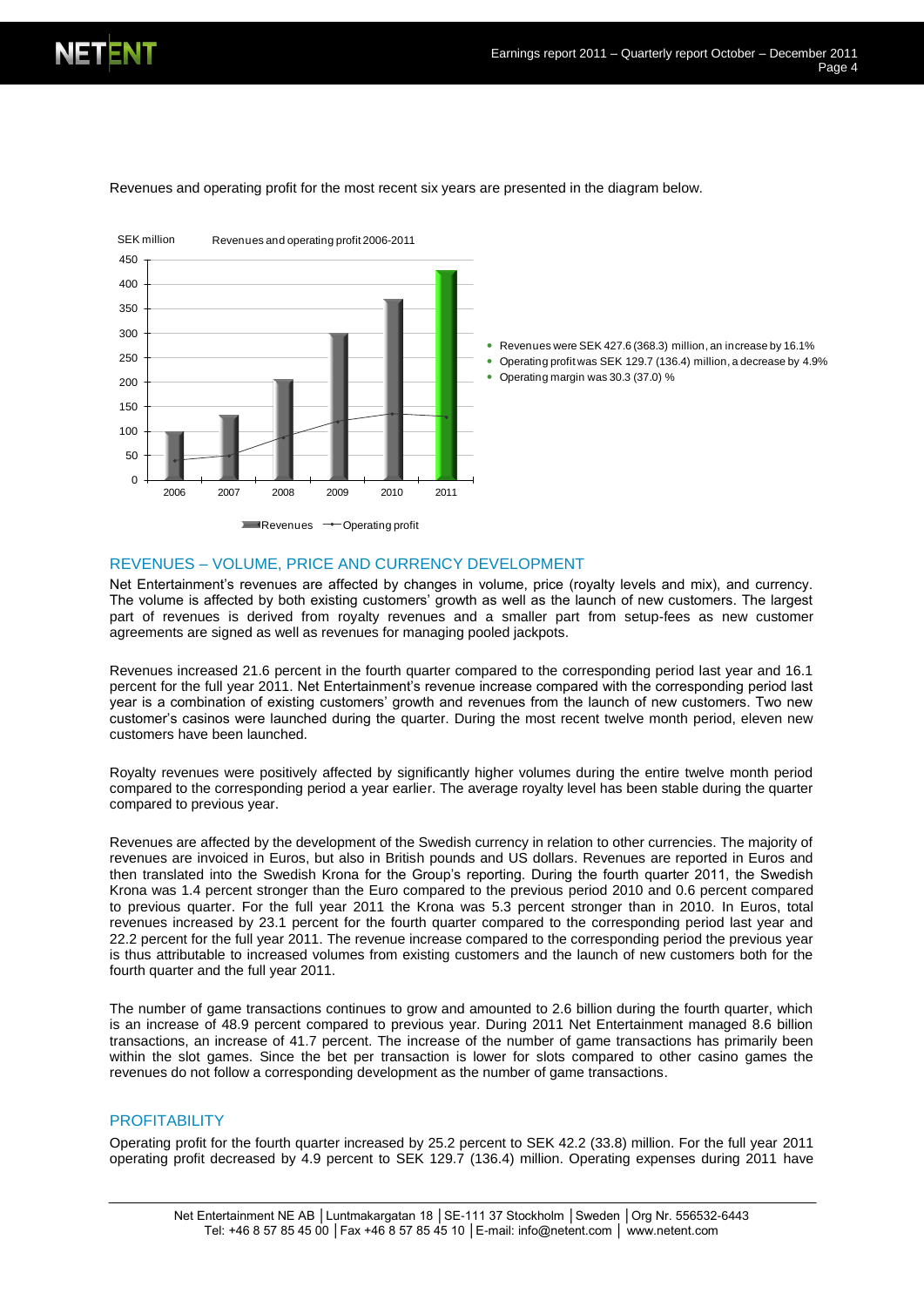increased compared to previous year due to the Company's expansion and strengthening of the organization within areas such as sales, product management, development, and IT operations to meet increased demands from the market and authorities. The strengthening of the organization is enabled mostly through own personnel but also through external recourses in the form of outsourcing both within and outside Europe and subcontractors. In addition, the regulation of the online market creates new requirements which affect costs, as do new product areas such as mobile games, Live Casino and platform development.

For the fourth quarter the operating margin was 34.9 percent compared to 33.9 percent the previous year. The operating margin amounted to 30.3 percent during 2011 compared to 37.0 percent the previous year. The margin is affected by the currency development as well as the effect on operating expenses from the strengthened organization and to what extent development costs are capitalized.

During the third quarter 2011, costs amounting to SEK 6.7 million affected operating profit due to the departure of senior executives. Excluding this cost the Company's operating margin was 31.9 percent for the full year 2011.

The financial net amounted to SEK -2.0 (-1.8) million for the fourth quarter and SEK -0.7 (-5.0) million for the full year and consists of exchange rate effects on cash and cash equivalents, financial receivables and financial liabilities as well as the return on cash and cash equivalents. The volatility in the Swedish Krona has periodically led to effects on inter-company balances which are items included in the financial net.

The Group had an effective tax rate of 8.9 (9.2) percent during the fourth quarter and 10.4 (8.3) percent for the full year 2011. The effective tax rate is affected by in which country where the Group conducts operations where the profit is generated and can vary from one reporting period to the next.

### **CAPITAL INVESTMENTS**

The Group's expenditure for capitalized development projects as intangible assets amounted to SEK 22.9 (18.5) million during the fourth quarter and for the full year to SEK 77.5 (67.6) million. Investments in property, plant, and equipment amounted to SEK 9.1 (4.2) million for the fourth quarter and SEK 21.5 (26.2) million for the full year 2011.

Investments in intangible assets consist of development of new games, technical adjustments in the platform such as new functionality, increased capacity and adjustments for requirements on regulated markets. Among larger development projects, the projects mobile adjustment, regulation of the Danish market, Live Casino and the slot game Scarface are noticeable as an example.

Investments in property, plant, and equipment are primarily servers and other computer equipment. During the fourth quarter the Company has opened a new office in Gothenburg which has led to investments in furniture, fixtures and equipment. The investment pace is driven by both the increased transaction volume and the increased requirements for system availability. During the quarter investments has been made in building a test studio for Live Casino.

### **CASH AND CASH EQUIVALENTS, FINANCING AND FINANCIAL POSITION**

The Group's cash flow from operating activities for the fourth quarter amounted to SEK 56.8 (27.1) million. The increase is mainly attributable to an increase in operating profit and postponed tax payment. For 2011 the cash flow from operating activities amounted to SEK 203.3 (119.6) million. The improvement of SEK 83.6 million is mainly due to changes in managing Funds held on behalf of licensees during 2010 and 2011. The change during the fiscal year 2010 affected cash flow negatively for the comparative year by SEK -46.4 million as Funds held on behalf of licensees on the client account can no longer be considered as cash and cash equivalents and the change during 2011 regarding postponed transfer to the client account which affected cash flow positively by SEK 30 million during 2011. The remaining increase is mainly derived from improved cash flow from operating activities.

Cash flow from investing activities amounted to SEK -32.0 (-22.7) million for the fourth quarter. For the full year 2011 the corresponding amount was SEK -99.0 (-93.8) million. Cash flow from financing activities was SEK - (-) for the fourth quarter and -76.6 (-79.1) for the full year 2011 and manly consisted of transfer to shareholders amounting to SEK 79.1 million according to decision made on the Annual General Meeting on April 13, 2011.

The Group's cash and cash equivalents amounted to SEK 74.2 (47.0) million on December 31 2011. In addition, there are available credit lines of SEK 40 million that have not been used.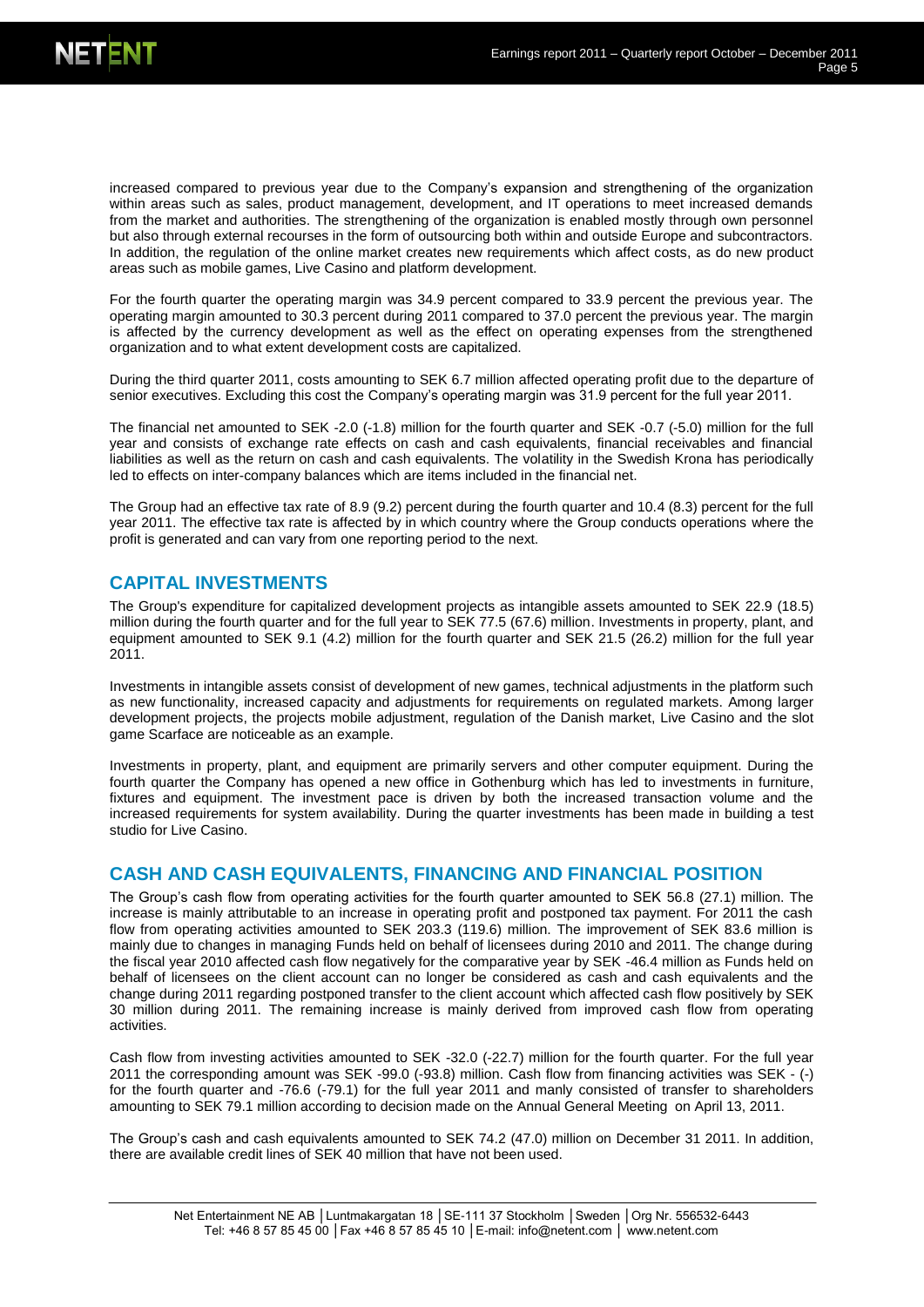#### **MARKET**

The online gaming market has shown positive growth in recent years. Growth continued during 2011 albeit at a somewhat lower pace. The global gross gaming yield for online gaming, including all game segments, is estimated to amount to EUR 22.5 billion in 2011. In coming years, Europe is expected to represent close to half of the global gross gaming yield, making it the single largest gaming market<sup>1</sup>.

Deregulation and reregulation of national gaming laws is taking place in many European countries. The development of national licensing systems is partly driven by rulings in the European Court of Justice which have given the member states a somewhat larger freedom to implement limitations regarding the offering of remote gaming cross borders. EU member states are now given increased opportunities to secure tax revenues provided the licensing systems create good competitive conditions that are formally open for all operators who meet certain requirements.

However, it is important to highlight that the European Court of Justice has through a number of rulings in September 2010 confirmed the principle that companies legally established within EU also have the right to offer and provide online gaming. Any restrictions imposed by a member state shall be continuous, systematic and coherent. National restrictions must always be proportionate to the purpose that justifies the restriction.

Net Entertainment closely monitors the development on all markets that are undergoing regulation. A selection of markets is stated below.

Italy was previously a regulated market, limited to sports and horse betting, tournament poker, skill games, and scratch tickets available online via licensed operators. In July a new legal framework took effect which also includes cash game poker, bingo and online casino games. The legislation for online casino games to end users is initially limited to table games. Net Entertainments ambition is to launch slots as soon as the Italian gaming authority allows it.

France adopted a legal framework in June 2010 where they grant licenses to online gaming operators who fulfill the local requirements. This allows private operators to offer betting on sporting events, horse racing, and poker on the Internet. The legal framework, that at the moment does not include casino, involves high taxation which makes it less attractive to private operators.

In January 2012 a new legislation took effect in Denmark where operators can now offer online games to the local market via a license. Company's who intend to operate on the local market must fulfill the gaming authorities requirements during the fourth quarter 2012. The legal framework includes sports and horse betting, online casino and poker. The casino games include blackjack, roulette, slots, baccarat and punto banco.

Spain has introduced a federal gaming legislation which is expected to take effect during the third quarter 2012. At the same time the autonomous regions can admit their own legal framework. Madrid has utilized this right and has granted licenses to two land based operators.

In Germany, the 16 states are preparing a federal legal framework with the ambition that it will take effect during spring 2012. Simultaneously the state Schleswig-Holstein has adopted a new legislation which has been approved by the EU-commission under which private operators are awarded licenses for betting and online casino.

In Sweden, discussions of a potential change in regulation regarding online gaming have been initiated as the Swedish Social Democratic Party presented a new political position for online gaming. A new legal framework has not been presented however and it is uncertain if a new proposal for re-regulation will be presented before the election in 2014.

Net Entertainment believes that the conditions for continued expansion are good. The key reason for this is that the Company can continue to gain market share by delivering a first-class products in combination with continued

 $<sup>1</sup>$  H2 Gaming Capital, December 2011</sup>

l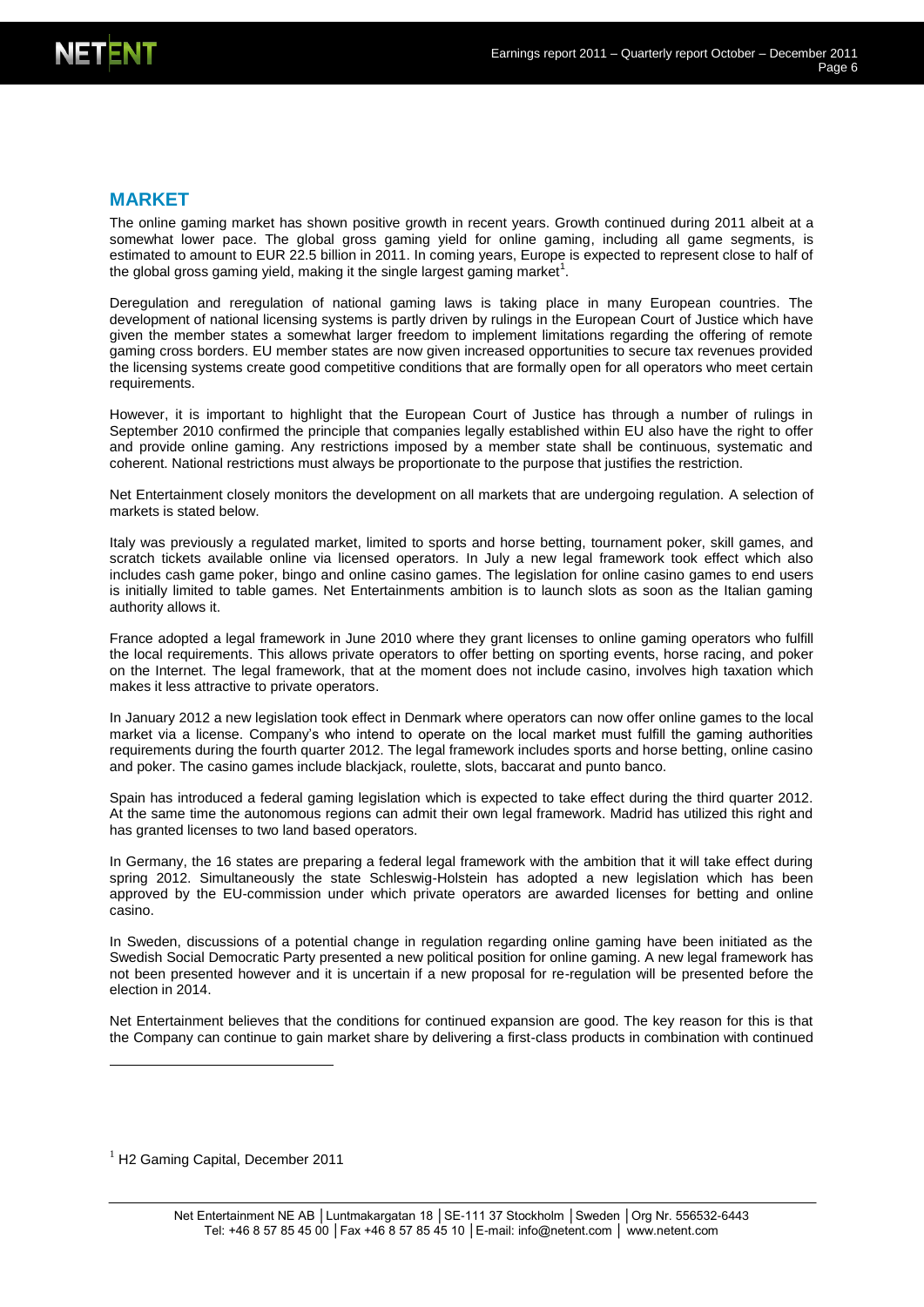strong customer closeness. Good products and an effective product development secure the conditions for new deals. By extending the product portfolio, Net Entertainment can target a wider market and broaden its customer base.

Net Entertainment's customers are located in Europe, which is the largest geographical market for online gaming. The Company will continue to focus on the European market, but at the same time monitor new potential markets such as North America and Asia.

### **EVENTS AFTER THE END OF THE PERIOD**

As previously announced, Net Entertainment signed agreements with several customers for establishment in Denmark which has regulated online gaming. On January 1 2012 Net Entertainment launched these customers on the local Danish market.

### **FUTURE OUTLOOK**

Net Entertainment's positive growth thus far has primarily been generated by increased volumes from the Company's existing customer base. Reregulation of the market for online gaming is taking place in several countries in Europe where Net Entertainment has launched several customers in Italy during 2011 and in Denmark during January 2012. In addition, new revenue streams from product launches such as mobile games and later on Live Casino, is expected to contribute positively to the Company's growth going forward. The combination of the existing customer base, regulation of markets, integration of new customers and new games and products create a positive future outlook for the Company. The cost for doing business increase gradually and is driven by several factors where regulatory adjustments is one of them. The strategic initiatives create opportunities and continued competitiveness.

### **ABOUT NET ENTERTAINMENT**

Net Entertainment is a world leading supplier of digitally distributed gaming systems used by some of the world's most successful online gaming operators. The Net Entertainment Casino™ is a complete gaming system comprising a full suite of high quality games and a powerful management platform. The games create the ultimate gaming experience for the player while the management platform enables Net Entertainment's customers, the operators, to optimize their business and profitability. Operators are provided a customized system solution that is easily integrated ensuring short time to market and a cost efficient operation. Revenues consist of royalties based on revenues generated by the Company's products and setup fees when new agreements are signed. Net Entertainment is a pure development Company and thus does not conduct any gaming operations of its own. The Company's brand is internationally recognized and associated with innovation, service, and quality.

Technical development and operations are managed at the Group's Parent Company in Stockholm and product management, sales, customer support and marketing are managed from the Malta office. The Company also has an office in Gibraltar. Development is also carried out in India and the Ukraine.

The parent company is listed on NASDAQ OMX Stockholm (NET-B.ST)

### **BUSINESS MODEL AND OBJECTIVES**

Net Entertainment's business model is to provide gaming operators with leading edge solutions, enabling them to offer the ultimate entertainment experience. This will enable them to profitably grow their business faster than the competition. By doing so, Net Entertainment shall generate sustainable profit and growth for its shareholders.

The gaming operators pay a monthly license fee calculated as a percentage of the gross gaming yield generated by the casino. It is therefore in the interest of both the operator and Net Entertainment to increase the operator's gaming revenues. Through the launch of new and unique games with high entertainment value and different kinds of bonus and loyalty schemas, players are stimulated to stay on the operator's site.

The European market for online gaming is expected to maintain good growth and Net Entertainment's objective is to grow faster than the market.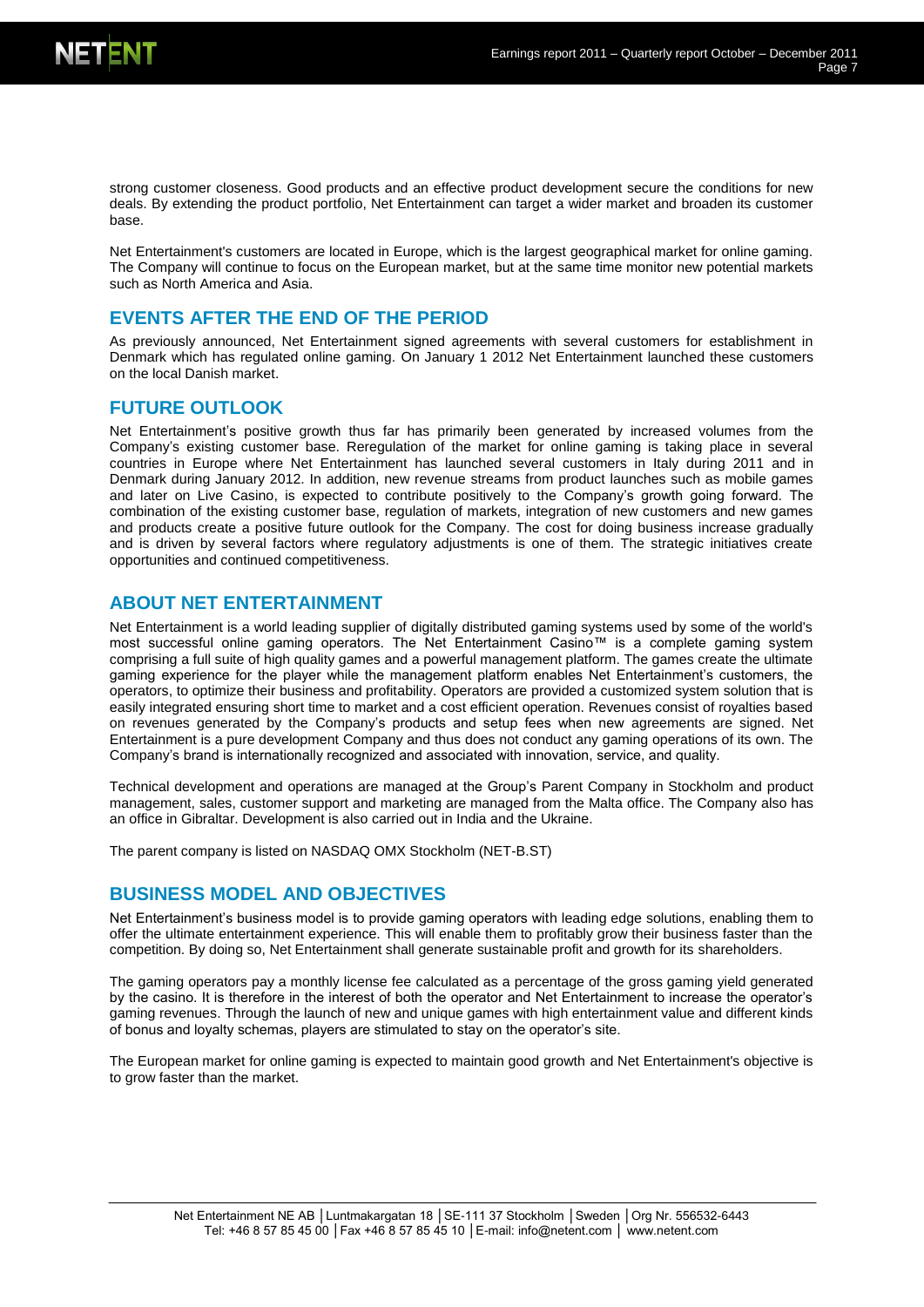### **PERSONNEL AND ORGANIZATION**

At the end of the period, the number of employees amounted to 231 versus 182 people one year ago. Including external recourses such as dedicated persons with contract suppliers and subcontractors, Net Entertainment employed 324 (284) persons.

During the fourth quarter the Company's new CFO, Maria Hedengren, has commenced her position. Maria has an extensive experience from IT related businesses, most recently working at IBS, an international supplier of ERP systems.

### **INCENTIVE PROGRAM**

#### PROGRAM 2011-2014

The Annual General Meeting on April 13, 2011 resolved to introduce a long-term incentive program intended for senior management and key employees within Net Entertainment. The resolution entailed the issue of a maximum of 740,000 share option rights to personnel with permanent employment within Net Entertainment to subscribe for an equal amount of shares in Net Entertainment NE AB.

At the end of the subscription period 353,100 share option rights had been subscribed to, corresponding to 62.5 percent of the offer which amounted to a total of 565,000 share option rights, offered to employees. The share option rights were issued at market value determined to SEK 7.20 which generated SEK 2.5 million to equity for the Group. The strike price for the shares is determined to SEK 70.20 which represents 130 percent of the average share price during the measurement period in May 2011. Subscription of shares can be made during the period August 1 to October 14, 2014. An additional 160,000 share option rights were held by the wholly owned subsidiary Mobile Entertainment ME AB. These were cancelled during the fourth quarter.

At the end of the quarter, the total outstanding share option rights amounted to 353,100 corresponding to the same number of shares. In the case of full subscription of these share option rights the parent company's equity will increase by SEK 24.8 million.

To stimulate participation in the program the board has decided to offer a loyalty compensation which will be paid no later than September 1, 2014 to the participants in the program who are still employed at Net Entertainment at the date of payment and have not resigned or been dismissed. The compensation can amount to a maximum of 50 percent of paid premium for the share option rights net after tax or a total of SEK 2.4 million including social security costs paid by the Company. This commitment is accrued for in the accounts on an ongoing basis considering forecasted employee turnover and interest.

#### PROGRAM 2009-2012

The Annual General Meeting in April 2009 resolved to introduce a long-term incentive program intended for management and key employees within Net Entertainment. The resolution entailed the issue of a maximum of 760,000 share option rights to personnel with permanent employment within Net Entertainment to subscribe for an equal amount of shares in Net Entertainment NE AB. Further information about this program can be viewed in the annual report 2010.

### **PARENT COMPANY**

The parent company's revenues for the fourth quarter amounted to SEK 76.9 (69.1) million. The corresponding figure for the full year 2011 was SEK 308.1 (248.9) million. Operating profit amounted to SEK 1.8 (7.0) million for the fourth quarter and for the full year SEK 22.6 (22.4) million. The operating margin was 2.4 (10.1) percent for the fourth quarter and for the full year 7.3 (9.0) percent. Currency effects on inter-company transactions are included in financial items and for the fourth quarter anticipated dividend from subsidiaries. Profit after tax was SEK 68.8 (73.1) million for the fourth quarter and SEK 84.8 (81.9) million for the full year 2011.

Revenues in the parent company come from services provided to subsidiaries. No development costs are capitalized in the parent company as projects are ordered and owned by subsidiaries in Malta. Some parts of the technologies are still owned by the parent company and generate inter-company royalty revenues. The operating margin during 2011, especially during the fourth quarter, has been affected negatively due to an increasing cost base as the business grows while the parent company's revenues have not increased to the same extent, as parts of the expansion of the organization has not been directly related to the services provided to subsidiaries.

Cash and cash equivalents in the parent company at the end of the period amounted to SEK 25.1 (33.8) million.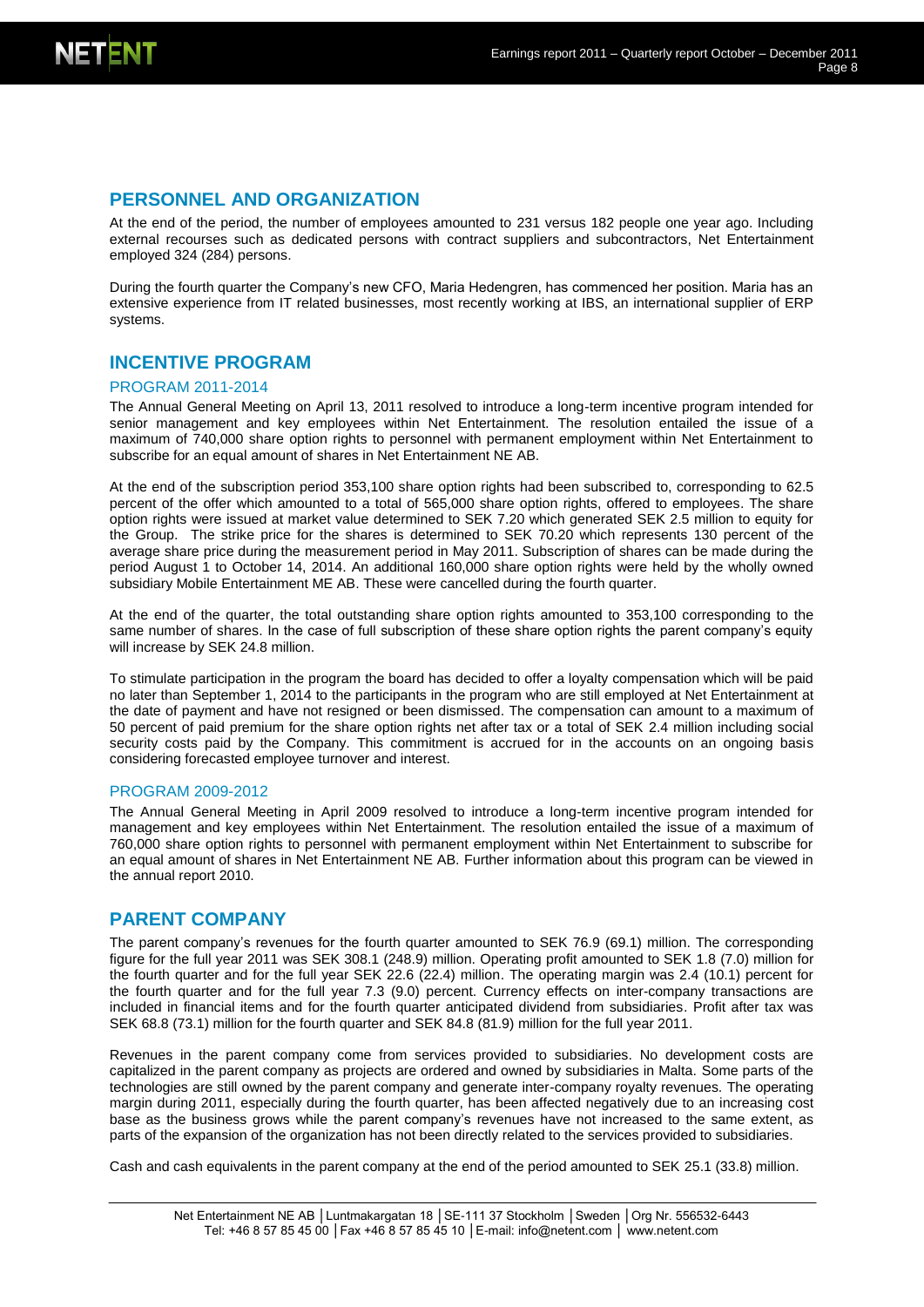Investments in property, plant and equipment amounted to SEK 13.8 (9.7) million for the period January-December 2011.

### **ACCOUNTING POLICIES**

Net Entertainment prepares its financial statements in accordance with the International Financial Reporting Standards (IFRS) as approved by the European Union. The Goup's earnings report has been prepared in accordance with IAS 34, Interim Financial Reporting. The parent company uses the same accounting principles as the Group, with the addition of the Swedish Financial Reporting Board's recommendation RFR 2, Accounting for Legal Entities. The same accounting and valuation principles have been applied as in the 2010 annual report. For further information on the principles, please refer to the annual report on [www.netent.com.](http://www.netent.com/)

As of January 1, 2011, the Group applies the amendments to IAS 24, Related Party Disclosures, amended definition and some relaxation of disclosure requirements for companies with government ties. Part from this, new or revised standards that came into effect after December 31, 2010 have not had any effect on the financial reports for the Group.

The potential shares issued from the share option rights are considered, when calculating the number of shares and earnings per share after dilution, to the extent that they affect dilution in accordance with IAS 33. According to IAS 33 there is a dilution effect when the quoted stock price exceeds the strike price, taking into consideration the subscription price.

Amounts are expressed in SEK (thousands of Swedish Kronor) unless otherwise indicated. Amounts or figures in parentheses indicate comparative figures for the corresponding period last year.

### **RISKS AND UNCERTAINTIES**

Net Entertainment's operations are exposed to certain risks that could have a varying impact on earnings or financial position. These can be divided into industry, operational, and financial risks. The management's general view of the risks that may affect operations has not changed significantly compared with the description given in the most recently published annual report. The description below is a summary. For a detailed description of the risk profile, see Net Entertainment's 2010 Annual Report, pages 31-34 and page 66.

#### INDUSTRY AND OPERATIONAL RISKS

As specific industry-related operational risks it is noted that since gaming is regulated by law on most national markets, Net Entertainment, as supplier of casino games, and its customers are dependent on the legal situation of the gaming industry, and can be significantly affected by political decisions and legislative changes. Net Entertainment has a Class 4 license on Malta, which enables the delivery of systems and certain associated services to the Company's customers. The Company also has a category 2 license on Alderney. It is crucial that these licenses are maintained and extended. An extended license for another five years was obtained in November 2010 for the Malta license and the Alderney license is valid until further notice.

Other operational risks include the Group's dependency on access to qualified employees, maintaining larger customer contracts, and protecting internally developed products, intellectual property, and contracts. Like all Internet-based services, the system can suffer from operational interruptions. These can be caused by many different reasons, and may be either within or outside of Net Entertainment's control. In case of operational interruptions, the Company's product is entirely or partially unavailable for the end user, which affects the gaming operator's income and thus the license income for Net Entertainment.

The Group's competitors and general market fluctuations naturally also affect the Company's situation. With Net Entertainment's success the Company has at various times been sued for alleged infringement of intangible rights. Although the Company has not lost in any such allegation there could be a risk for a negative effect in the future in the case a court would rule to the Company's disadvantage. Each case involves costs in varying extent for legal advisors.

#### FINANCIAL RISKS AND TAXES

The Group's results are exposed to changes in exchange rates as the majority of the revenues are in Euro, and most costs are in the Swedish Krona. The Group's revenues in Euro are also affected indirectly by the end customer's (the players) currency which can be different from the billing currency. Profit and equity are also affected by changes in exchange rates when foreign subsidiaries' earnings, assets and liabilities are translated to SEK. The Group does not hedge its net exposure to currency fluctuations.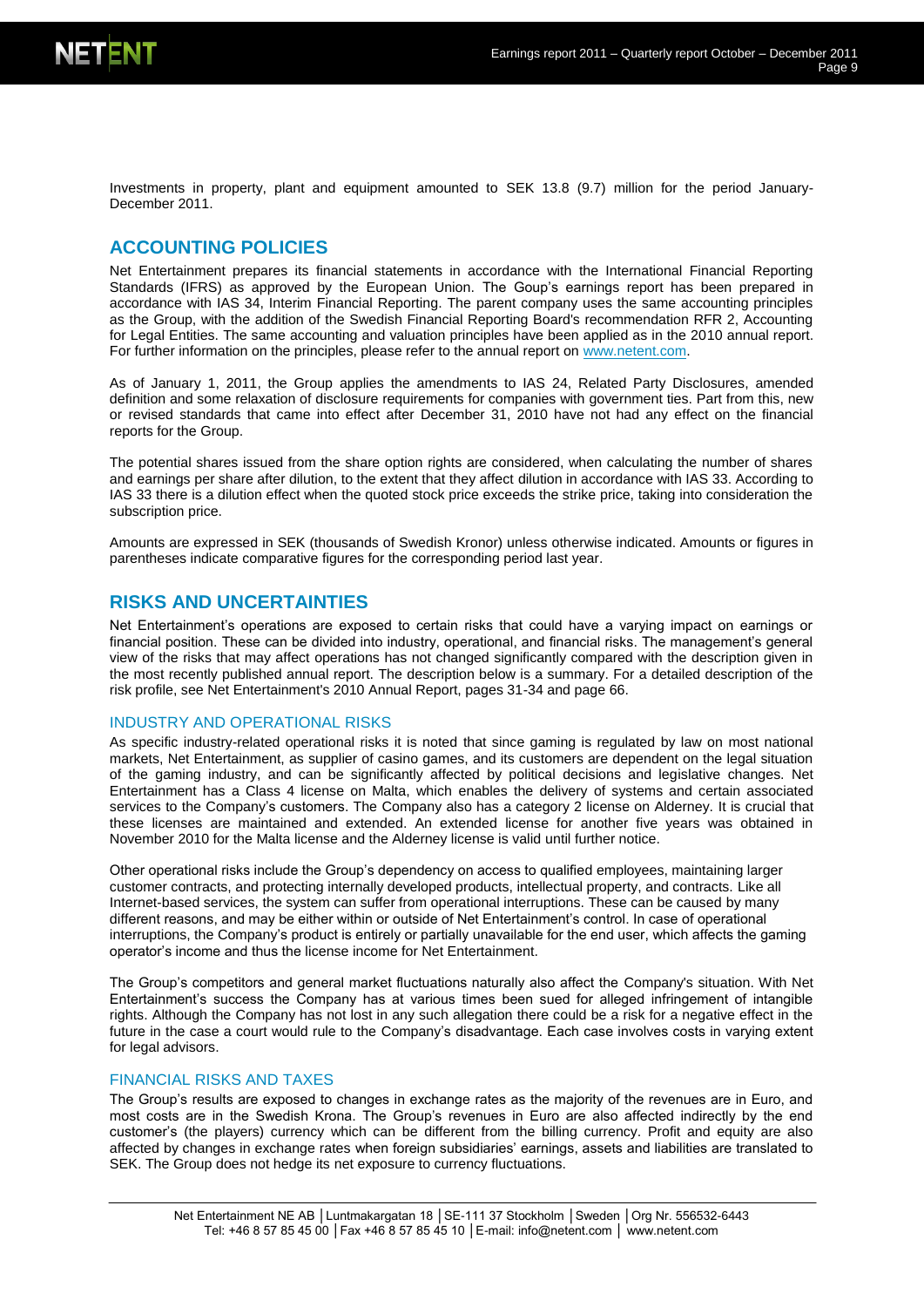The Group's tax expense is affected by in which country where the Group conducts operations where the profit is generated and tax laws in each respective country. Extensive assessments are required in order to establish the provisions for income tax. There are many transactions and calculations where the final tax is uncertain at the time when the transactions and calculations are taking place. The Company has with legal experts assessed how tax rules affect the business to ensure a correct tax situation. This also applies to indirect taxes. The Company reports and pays the tax authorities the tax amounts the Company and its legal experts deem are correct. However, these amounts may be insufficient if tax authorities make more restrictive interpretations of tax regulations than the Company has done and deems as correct.

#### **NOMINATING COMMITTEE**

In accordance with the principles resolved by the Annual General Meeting 2011 for appointment of nominating committee, Per Hamberg (appointed by the Hamberg family), Christoffer Lundström (Provobis Invest AB) and Eugen Steiner (Kling family) have been appointed to, together with the Chairman of the Board of Directors Vigo Carlund, form nominating committee for the Annual General Meeting 2012.

The nominating committee is to prepare proposals for decisions at the Annual General Meeting in 2012 as regards the Chairman of the meeting, Chairman and other members of the Board of Directors, auditor when applicable, remuneration for the Board of Directors and auditor, and principles for appointment of the nominating committee. The period in office of the nominating committee runs until a new nominating committee is appointed in accordance with decisions on appointment of a nominating committee at the annual general meeting in 2012.

Shareholders can submit proposals to the nominating committee at: Nominating Committee, Net Entertainment NE AB, Luntmakargatan 18, SE-111 37 Stockholm, Sweden and nomination@netent.com. The nominating committee's proposal will be published at the latest in connection with the notice for the Annual General Meeting.

### **PROPOSED DIVIDEND**

The Board proposes to the Annual General Meeting to allocate SEK 79.1 (79.1) million to shareholders, which corresponds to SEK 2.00 (2.00) per share. The Board intends to propose that the transfer be handled through a share redemption program. The complete proposal will be presented well in advance before the Annual General Meeting.

#### **ANNUAL GENERAL MEETING**

The Annual General Meeting will be held in Spårvagnshallarna in Stockholm on April 18, 2012 at 15.00.

### **PRESENTATION OF EARNINGS REPORT**

On Thursday, February 9 at 9.00 the report will be presented by Acting CEO Björn Krantz at the Company's office at Luntmakargatan 18 in Stockholm. The presentation can be followed live via webcast on Net Entertainment's websit[e www.netent.com.](http://www.netent.com/)

### **FINANCIAL INFORMATION**

Net Entertainment intends to distribute financial reports and statements on the dates below.

| Annual report available on website                     | March 23, 2012   |
|--------------------------------------------------------|------------------|
| Annual General Meeting                                 | April 18, 2012   |
| Interim report January-March 2012                      | April 26, 2012   |
| Interim report January-June 2012                       | July 13, 2012    |
| Interim report January-September 2012                  | October 25, 2012 |
| Earnings report and report for the fourth quarter 2012 | February 7, 2013 |

Financial reports, press releases, and other information are available from the date of publication on Net Entertainment's websit[e www.netent.com.](http://www.netent.com/) 

The Board of Directors and the CEO certify that the earnings report gives a true and fair view of the operations, position, and results of the Group and parent company and describes principal risks and uncertainties facing the Company and Group companies.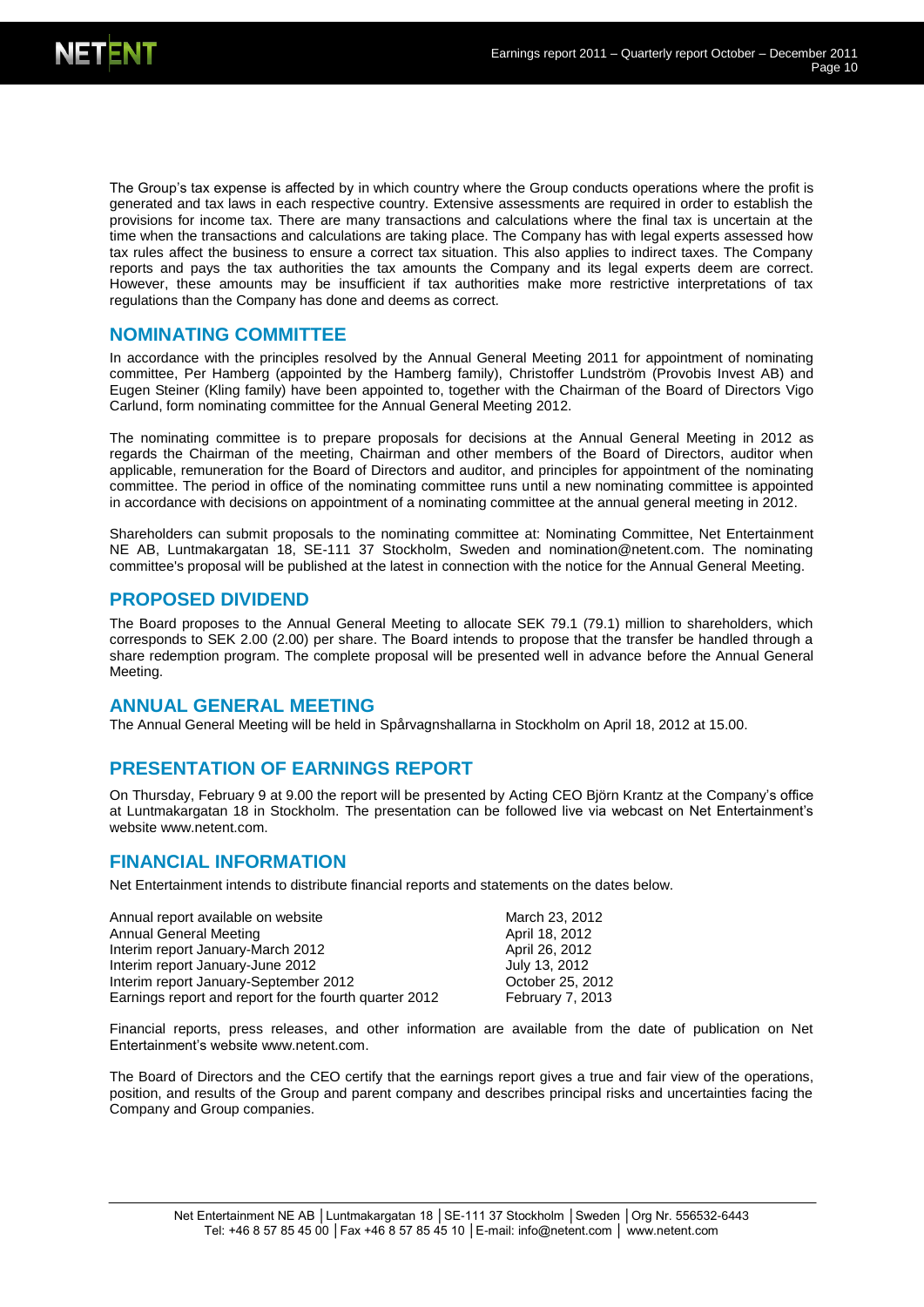

Stockholm February 8, 2012

Vigo Carlund Chairman of the Board

Fredrik Erbing Niclas Eriksson

Mikael Gottschlich **Peter Hamberg** Pontus Lindwall

Björn Krantz Acting President and CEO

Questions may be directed to: Björn Krantz Acting President and CEO Phone: +356 2276 8115 [bjorn.krantz@netent.com](mailto:bjorn.krantz@netent.com) Website: [www.netent.com](http://www.netent.com/)

### **LEGAL DISCLAIMER**

Certain statements in this report are forward-looking and the actual outcomes may be materially different. In addition to the factors discussed, other factors could have an impact on actual outcomes. Such factors include developments for customers, competitors, the impact of economic and market conditions, national and international legislation and regulations, fiscal regulations, the effectiveness of copyright for computer systems, technological developments, fluctuations in exchange rates and interest rates, and political risks.

### **PUBLICATION**

The information in this earnings report is such information that Net Entertainment NE AB (publ) is required to publicly disclose under the Securities Market Act and/or Financial Instruments Trading Act. The information was submitted for publication on February 9, 2012 at 7.30 am.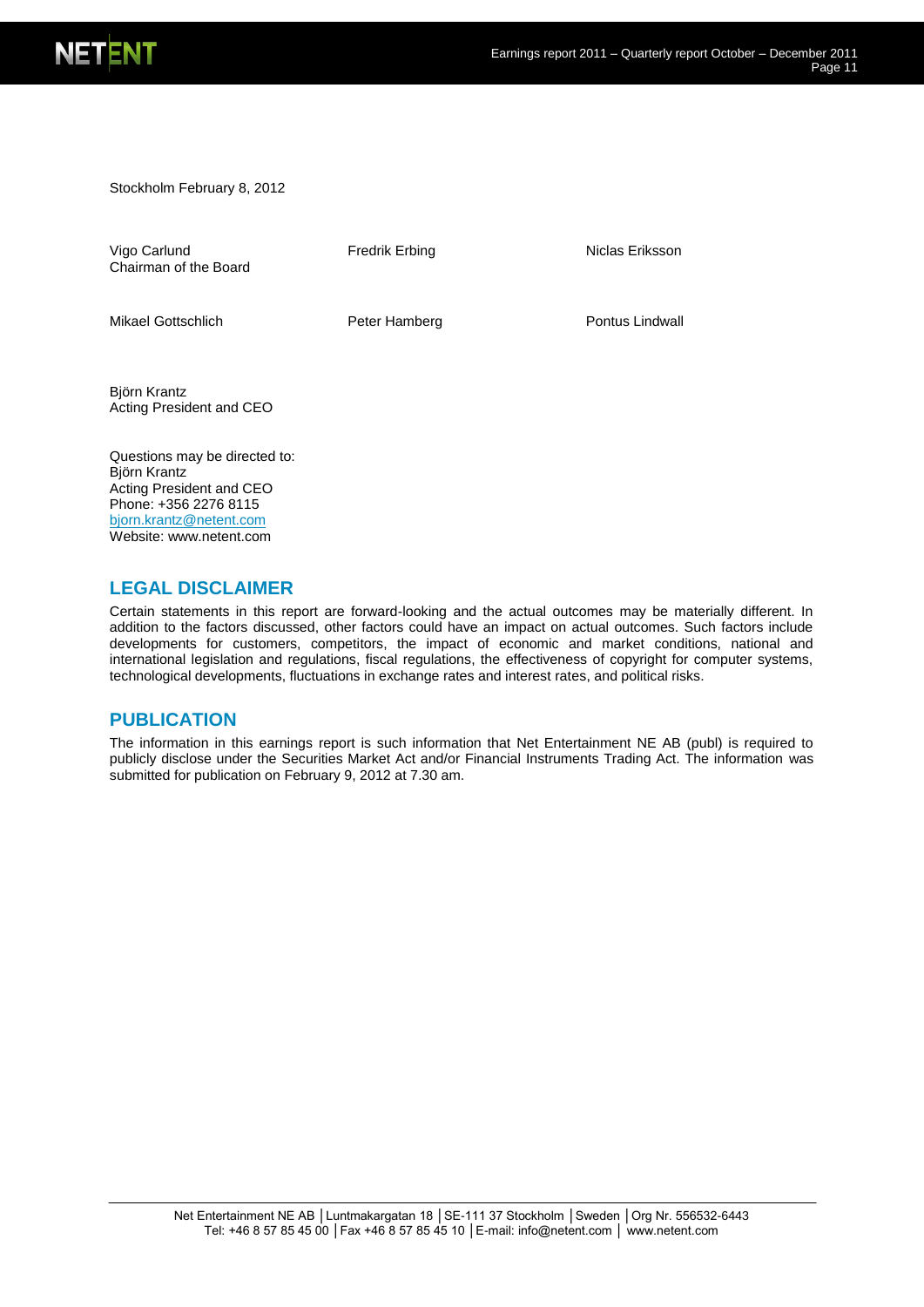### **CONDENSED CONSOLIDATED INCOME STATEMENTS AND STATEMENTS OF TOTAL INCOME FOR THE GROUP**

|                                                                            | Oct-Dec    | <b>Oct-Dec</b> | Jan-Dec    | Jan-Dec    |
|----------------------------------------------------------------------------|------------|----------------|------------|------------|
| <b>INCOME STATEMENTS</b>                                                   | 2011       | 2010           | 2011       | 2010       |
| Revenues                                                                   | 120 868    | 99 596         | 426 838    | 368 170    |
| Other revenues                                                             | 228        | 7              | 780        | 110        |
| <b>Total operating revenues</b>                                            | 121 096    | 99 603         | 427 618    | 368 280    |
| Personnel expenses                                                         | $-35244$   | $-27006$       | $-146547$  | $-98219$   |
| Depreciation and amortization                                              | $-14521$   | $-9261$        | $-45823$   | $-30959$   |
| Other operating expenses                                                   | $-29082$   | $-29580$       | $-105535$  | $-102691$  |
| <b>Total operating expenses</b>                                            | -78 847    | $-65847$       | -297 905   | $-231869$  |
| <b>Operating profit</b>                                                    | 42 249     | 33 756         | 129 713    | 136 411    |
| <b>Financial items</b>                                                     | $-2021$    | $-1787$        | -719       | $-4972$    |
| <b>Profit before tax</b>                                                   | 40 228     | 31 969         | 128 994    | 131 439    |
| Tax on the period's profit                                                 | $-3592$    | $-2943$        | $-13380$   | $-10972$   |
| Profit for the period                                                      | 36 636     | 29 0 26        | 115 614    | 120 467    |
| Earnings per share before dilution (SEK)                                   | 0.93       | 0.73           | 2.92       | 3.05       |
| Earnings per share after dilution (SEK)                                    | 0.93       | 0.73           | 2.92       | 3.05       |
| Average number of shares                                                   |            |                |            |            |
| - before dilution                                                          | 39 553 716 | 39 553 716     | 39 553 716 | 39 553 716 |
| - after dilution                                                           | 39 553 716 | 39 553 716     | 39 553 716 | 39 553 716 |
| Operating margin                                                           | 34.9%      | 33.9%          | 30.3%      | 37.0%      |
| Effective tax rate                                                         | 8.9%       | 9.2%           | 10.4%      | 8.3%       |
|                                                                            |            |                |            |            |
| Profit for the period attributable to parent                               |            |                |            |            |
| company shareholders                                                       | 36 636     | 29 0 26        | 115 614    | 120 467    |
| <b>STATEMENTS OF TOTAL INCOME</b>                                          |            |                |            |            |
| Profit for the period                                                      | 36 636     | 29 0 26        | 115 614    | 120 467    |
| <b>Other total income</b>                                                  |            |                |            |            |
| Exchange differences arising from the<br>translation of foreign operations | $-5637$    | $-1711$        | $-911$     | $-15532$   |
| Sum of other total income for the period.<br>net after tax                 | -5 637     | $-1711$        | $-911$     | $-15532$   |
| Total income for the period                                                | 30 999     | 27 315         | 114 703    | 104 935    |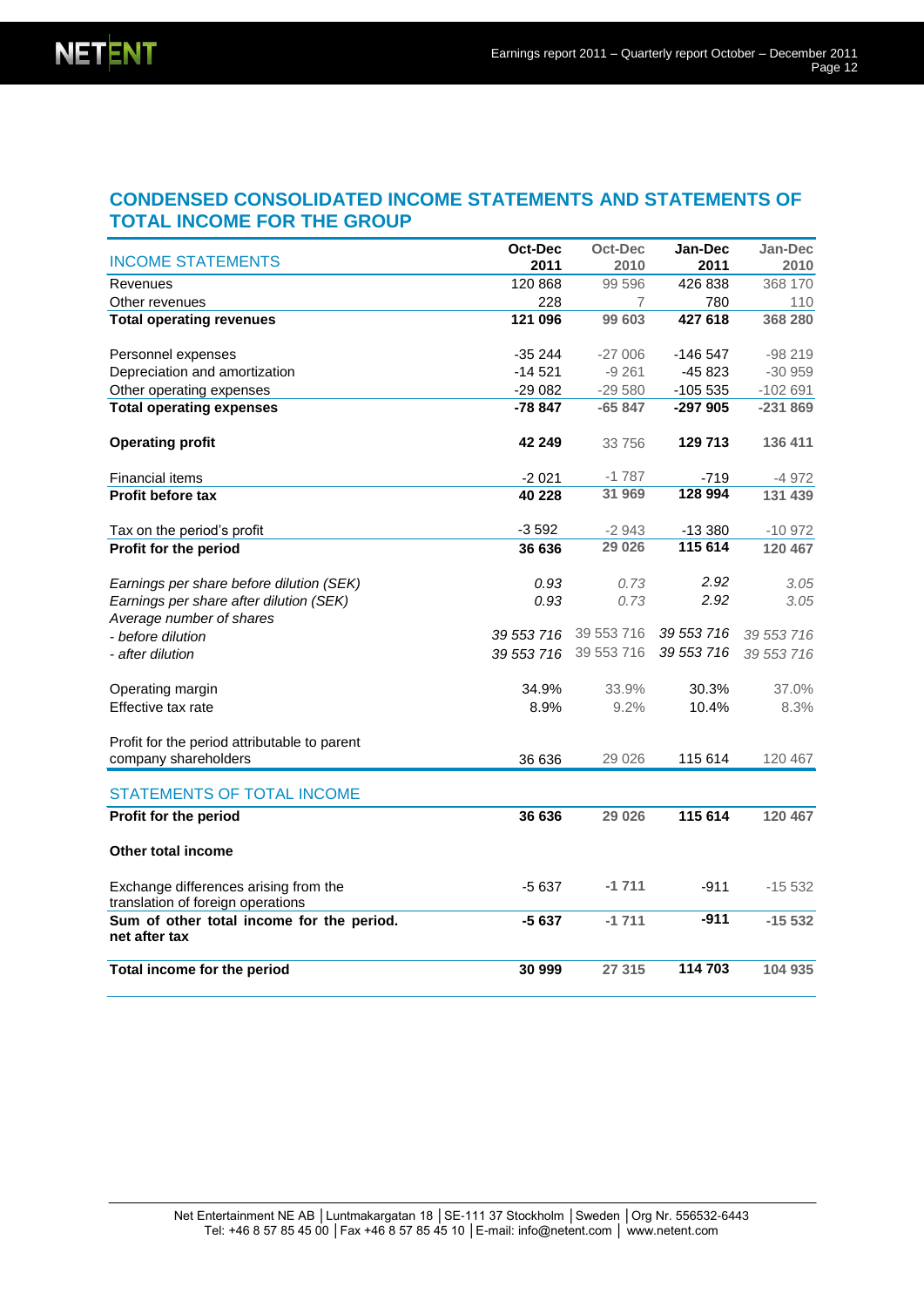## **CONDENSED CONSOLIDATED BALANCE SHEETS**

| <b>ASSETS</b>                         | 2011-12-31 | 2010-12-31 |
|---------------------------------------|------------|------------|
| Intangible assets                     | 133 142    | 87 0 21    |
| Property, plant, and equipment        | 50 412     | 44 471     |
| <b>Total non-current assets</b>       | 183 554    | 131 492    |
| Accounts receivable                   | 3680       | 5473       |
| Prepaid expenses and accrued revenues | 54 788     | 47 111     |
| Other receivables                     | 38 473     | 29 351     |
| Funds held on behalf of licensees     | 87 689     | 46 408     |
| Cash and cash equivalents             | 74 234     | 47 034     |
| <b>Total current assets</b>           | 258 864    | 175 377    |
| <b>TOTAL ASSETS</b>                   | 442 418    | 306 869    |

| <b>EQUITY AND LIABILITIES</b>                     |            |            |
|---------------------------------------------------|------------|------------|
|                                                   | 2011-12-31 | 2010-12-31 |
| Share capital                                     | 1 1 9 1    | 1 1 9 1    |
| Other capital contributed                         | 40 904     | 38 362     |
| Reserves                                          | -7 469     | $-6558$    |
| Retained earnings including profit for the period | 203 357    | 166 850    |
| <b>Total equity</b>                               | 237983     | 199 845    |
| Accounts payable                                  | 33 498     | 19 458     |
| Current tax liabilities                           | 18512      | 11 262     |
| Other liabilities                                 | 118 710    | 49 845     |
| Accrued expenses and prepaid revenues             | 33 7 15    | 26 459     |
| <b>Total current liabilities</b>                  | 204 435    | 107 024    |
| <b>TOTAL EQUITY AND LIABILITIES</b>               | 442 418    | 306 869    |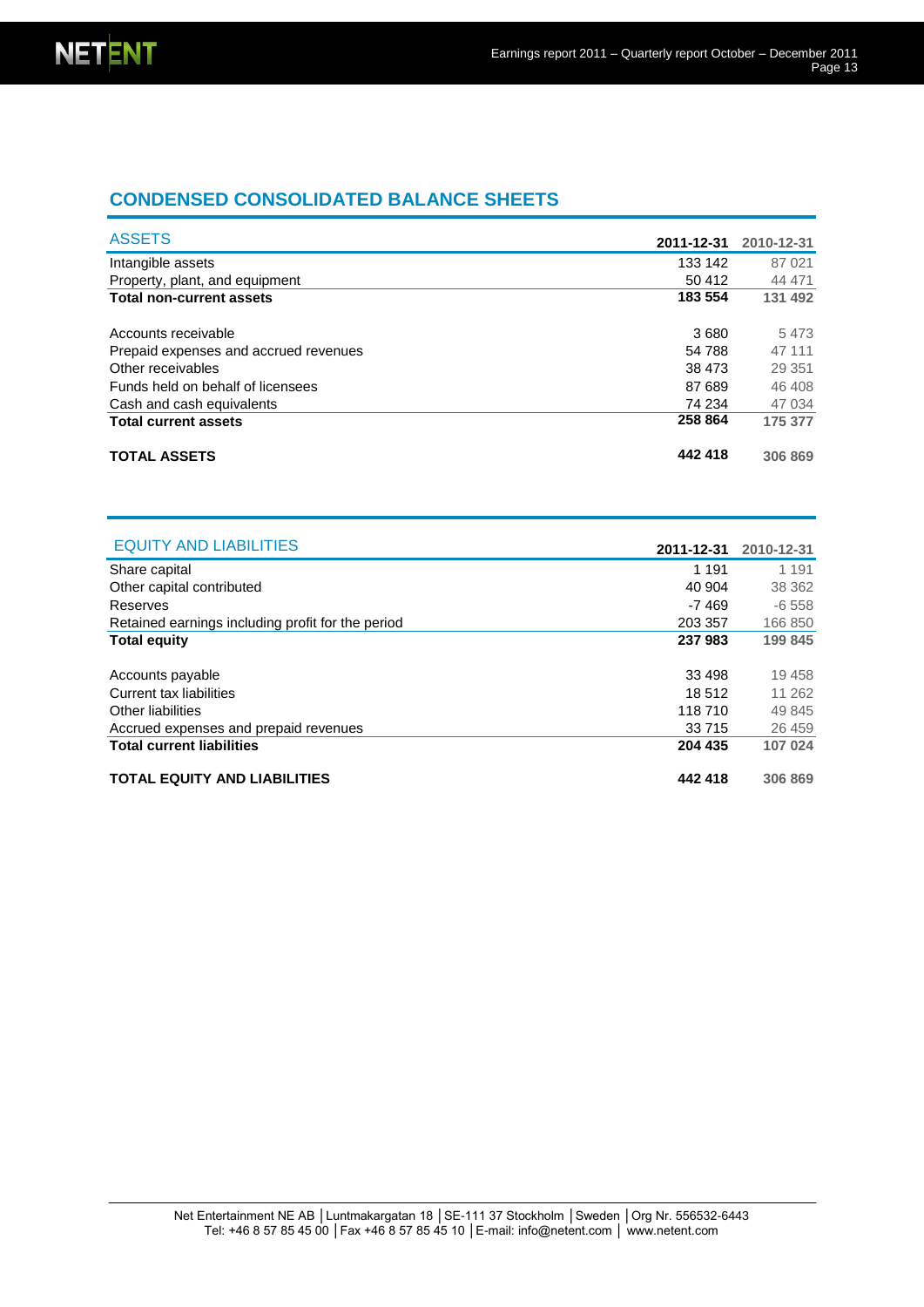### **CONDENSED CONSOLIDATED CASH FLOW STATEMENTS**

|                                                                           | Oct-Dec<br>2011 | Oct-Dec<br>2010          | Jan-Dec<br>2011 | Jan-Dec<br>2010 |
|---------------------------------------------------------------------------|-----------------|--------------------------|-----------------|-----------------|
| Operating profit                                                          | 42 249          | 33 756                   | 129 713         | 136 411         |
| Adjustment for items not included in cash flows:                          |                 |                          |                 |                 |
| Depreciation and amortization                                             | 14 521          | 9 2 6 1                  | 45 823          | 30 959          |
| Other                                                                     | $-2129$         | $-3410$                  | $-430$          | $-4922$         |
| Interest received                                                         | 261             | 71                       | 420             | 167             |
| Interest paid                                                             | $-42$           |                          | $-166$          | $-29$           |
| Tax paid                                                                  | 162             | $-6296$                  | $-6060$         | $-8538$         |
| Cash flows from operating activities before<br>changes in working capital | 55 022          | 33 382                   | 169 300         | 154 048         |
| Changes in working capital                                                | 1767            | $-6249$                  | 33 951          | $-34419$        |
| Cash flows from operating activities                                      | 56789           | 27 133                   | 203 251         | 119 629         |
| Capitalized intangible assets                                             | $-22906$        | $-18461$                 | $-77539$        | $-67645$        |
| Acquisition of property, plant, and equipment                             | $-9102$         | $-4240$                  | $-21,505$       | $-26$ 177       |
| Cash flows from investing activities                                      | $-32008$        | $-22701$                 | $-99044$        | $-93822$        |
| Transfer to shareholders                                                  |                 |                          | $-79107$        | $-79107$        |
| Received premium for share option rights                                  | ٠               | $\overline{\phantom{a}}$ | 2 5 4 2         |                 |
| Cash flows from financing activities                                      |                 | $\sim$                   | $-76565$        | $-79107$        |
| Cash flow for the period                                                  | 24 781          | 4 4 3 2                  | 27 642          | $-53300$        |
| Cash and cash equivalents at beginning of<br>period                       | 50 040          | 40 812                   | 47 034          | 105 009         |
| Exchange rate differences in cash and cash<br>equivalents                 | $-587$          | 1790                     | $-442$          | $-4675$         |
| Cash and cash equivalents at end of period                                | 74 234          | 47 034                   | 74 234          | 47 034          |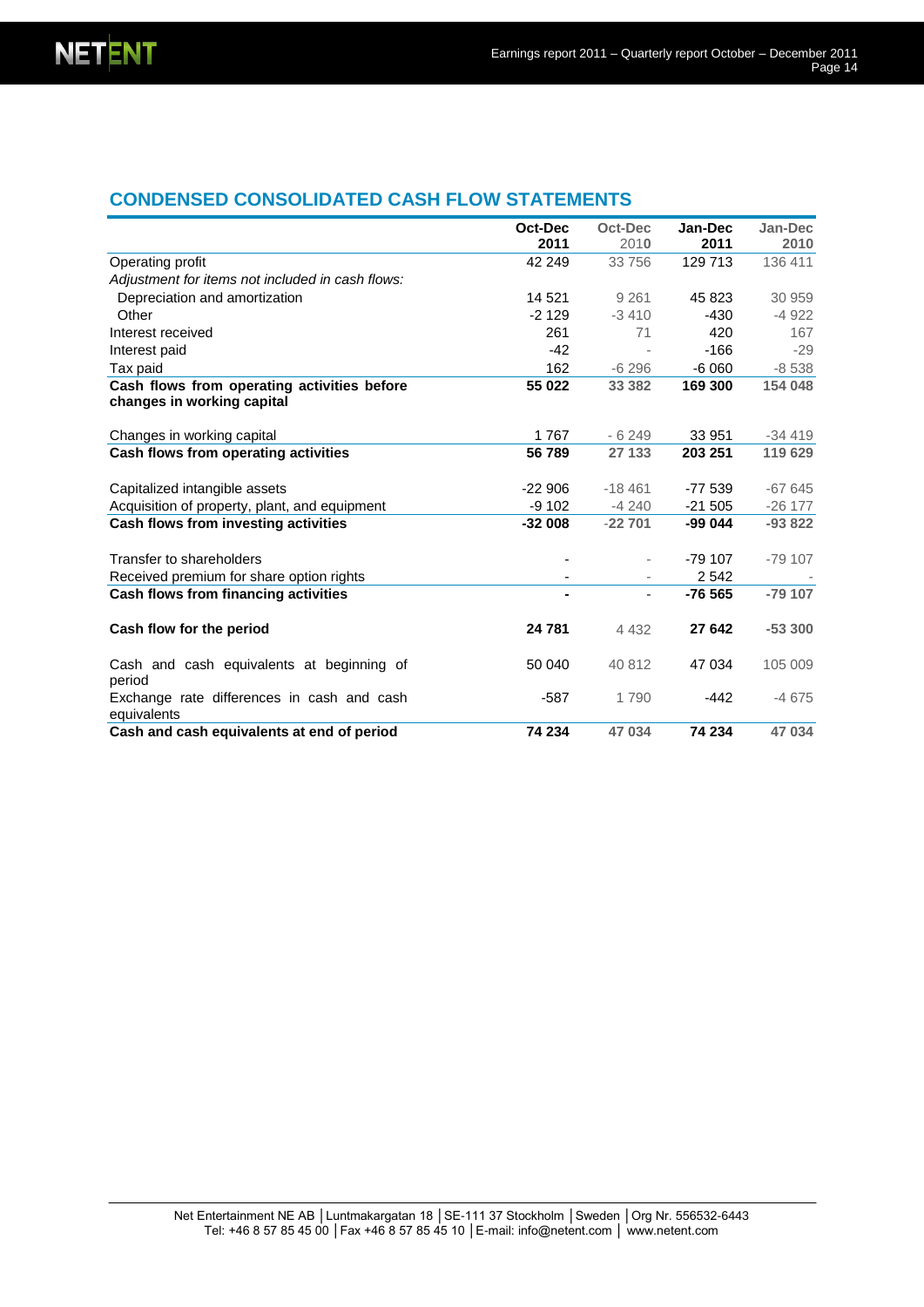## **CONDENSED CONSOLIDATED CHANGES IN EQUITY**

|                                     |         | Other       |          |           |           |
|-------------------------------------|---------|-------------|----------|-----------|-----------|
|                                     | Share   | capital     |          | Retained  | Total     |
| 2010                                | capital | contributed | Reserves | earnings  | equity    |
| Opening equity 2010-01-01           | 1 1 9 1 | 38 362      | 8975     | 125 490   | 174 018   |
| Total income for the period Jan-Mar |         |             | $-5269$  | 30 992    | 25 7 23   |
| Closing equity 2010-03-31           | 1 1 9 1 | 38 362      | 3706     | 156 482   | 199 741   |
| Transfer to shareholders            |         |             |          | $-79.107$ | $-79.107$ |
| Total income for the period Apr-Jun |         |             | $-3152$  | 30 405    | 27 253    |
| Closing equity 2010-06-30           | 1 1 9 1 | 38 362      | 554      | 107 780   | 147887    |
| Total income for the period Jul-Sep |         |             | $-5401$  | 30 044    | 24 644    |
| Closing equity 2010-09-30           | 1 1 9 1 | 38 362      | -4 847   | 137825    | 172 531   |
| Total income for the period Oct-Dec |         |             | 1 7 1 1  | 29 0 26   | 27 315    |
| Closing equity 2010-12-31           | 1 1 9 1 | 38 362      | $-6558$  | 166850    | 199845    |

|                                          |         | Other       |          |          |         |
|------------------------------------------|---------|-------------|----------|----------|---------|
| 2011                                     | Share   | capital     |          | Retained | Total   |
|                                          | capital | contributed | Reserves | earnings | equity  |
| Opening equity 2011-01-01                | 1 1 9 1 | 38 362      | $-6558$  | 166 850  | 199 845 |
| Total income for the period Jan-Mar      |         |             | $-528$   | 22 8 8 8 | 22 3 60 |
| Closing equity 2011-03-31                | 1 1 9 1 | 38 362      | $-7086$  | 189738   | 222 205 |
| Transfer to shareholders                 |         |             |          | -79 107  | -79 107 |
| Premium received for share option rights |         | 2 5 4 2     |          |          | 2 5 4 2 |
| Total income for the period Apr-Jun      |         |             | 2959     | 25 137   | 28 0 96 |
| Closing equity 2011-06-30                | 1 1 9 1 | 40 904      | $-4127$  | 135 768  | 173 736 |
| Total income for the period Jul-Sep      |         |             | 2 2 9 5  | 30 953   | 33 248  |
| Closing equity 2011-09-30                | 1 1 9 1 | 40 904      | $-1832$  | 166 722  | 206 985 |
| Total income for the period Oct-Dec      |         |             | $-5637$  | 36 636   | 30 999  |
| Closing equity 2011-12-31                | 1 1 9 1 | 40 904      | $-7469$  | 203 357  | 237 983 |

There is no minority interest in the Group. All equity is therefore attributed to parent company shareholders.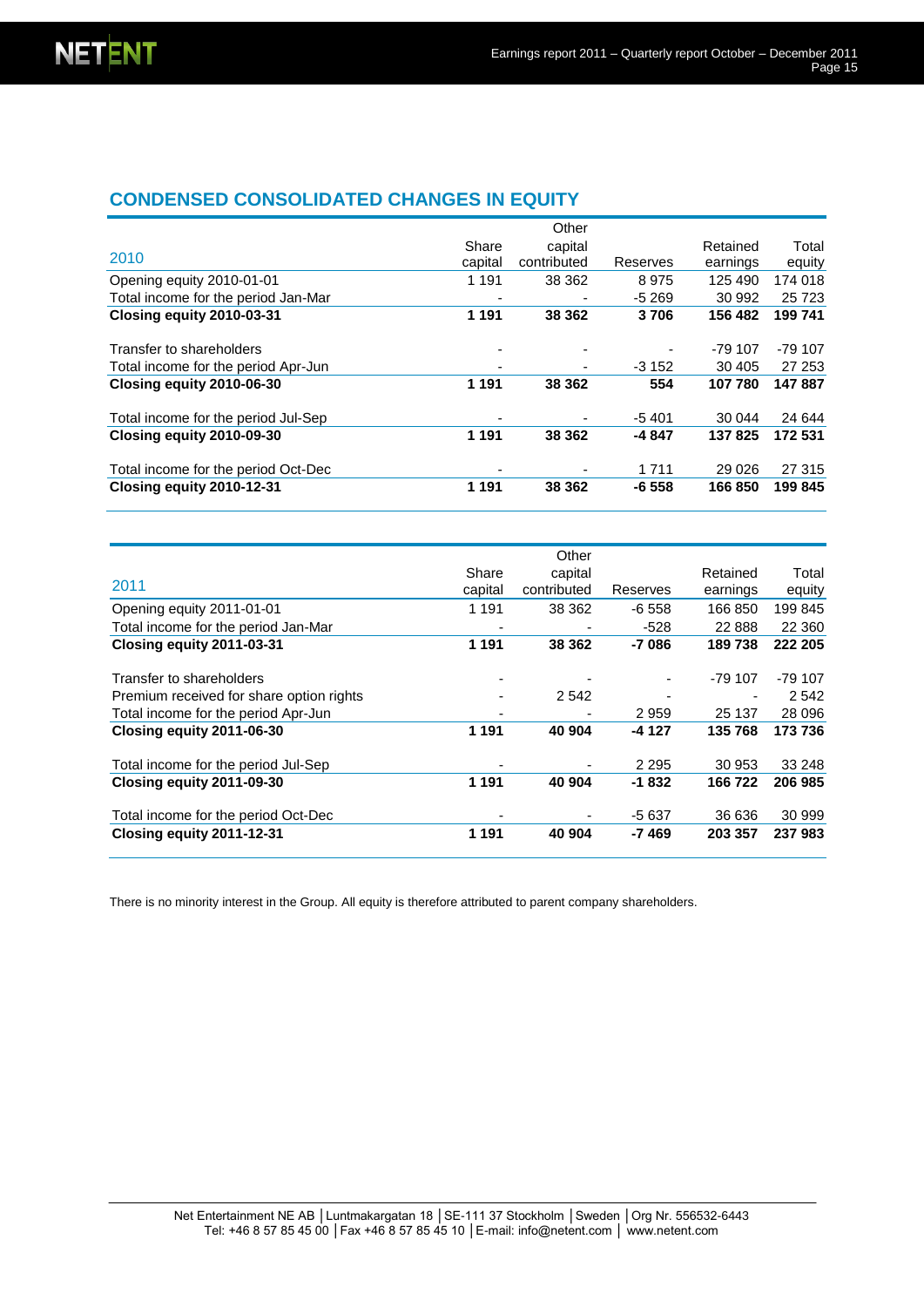### **CONSOLIDATED KEY DATA AND FIGURES**

|                                                                     | Oct-Dec    | Oct-Dec    | Jan-Dec    | Jan-Dec    |
|---------------------------------------------------------------------|------------|------------|------------|------------|
|                                                                     | 2011       | 2010       | 2011       | 2010       |
| Operating revenues (SEK thousands)                                  | 121 096    | 99 603     | 427 618    | 368 280    |
| Operating revenues (EUR thousands)                                  | 13 3 14    | 10 872     | 47 281     | 38704      |
| Operating margin (percent)                                          | 34.9       | 33.9       | 30.3       | 37.0       |
| Profit margin (percent)                                             | 33.2       | 32.1       | 30.2       | 35.7       |
| <b>EBITDA</b> margin (percent)                                      | 46.9       | 43.2       | 41.0       | 45.4       |
| Return on shareholders' equity (percent)                            | 16.5       | 15.6       | 52.8       | 64.4       |
| Equity/assets ratio (percent)                                       | 53.8       | 65.1       | 53.8       | 65.1       |
| Quick ratio (percent)                                               | 126.6      | 163.9      | 126.6      | 163.9      |
| Net interest-bearing liabilities (SEK thousands) <sup>1</sup>       | -74 234    | $-47034$   | $-74234$   | $-47034$   |
| Net debt/equity ratio (multiple)                                    | $-0.3$     | $-0.2$     | $-0.3$     | $-0.2$     |
| Average number of employees                                         | 229        | 179        | 220        | 152        |
| Employees at period's end                                           | 231        | 182        | 231        | 182        |
| Employees and external resources at period's end                    | 324        | 284        | 324        | 284        |
| Earnings per share before and after dilution                        | 0.93       | 0.73       | 2.92       | 3.05       |
| Equity per share (SEK)                                              | 6.02       | 5.05       | 6.02       | 5.05       |
| Average number of outstanding shares before dilution                | 39 553 716 | 39 553 716 | 39 553 716 | 39 553 716 |
| Average number of outstanding shares after dilution                 | 39 553 716 | 39 553 716 | 39 553 716 | 39 553 716 |
| Number of outstanding shares at the period's end before<br>dilution | 39 553 716 | 39 553 716 | 39 553 716 | 39 553 716 |
| Number of outstanding shares at the period's end after<br>dilution  | 39 553 716 | 39 553 716 | 39 553 716 | 39 553 716 |

<sup>1</sup> A negative figure means that the Group has a net cash position (positive cash flow and no interest-bearing liabilities)

### **CONSOLIDATED KEY DATA AND FIGURES BY QUARTER**

|                                                | 2011   |        |        |        | 2010   |        |                |        | 2009   |
|------------------------------------------------|--------|--------|--------|--------|--------|--------|----------------|--------|--------|
|                                                | Q4     | Q3     | Q2     | Q1     | Q4     | Q3     | Q <sub>2</sub> | Q1     | Q4     |
| Operating revenues (SEK millions)              | 121.1  | 111.4  | 99.9   | 95.2   | 99.6   | 91.6   | 89.2           | 87.9   | 85.4   |
| Operating revenues (EUR millions)              | 13.3   | 12.2   | 11.1   | 10.7   | 10.8   | 9.8    | 9.2            | 8.8    | 8.2    |
| Operating profit (SEK million)                 | 42.2   | 34.0   | 27.2   | 26.3   | 33.8   | 34.1   | 32.8           | 35.7   | 35.4   |
| Operating margin (percent)                     | 34.9   | 30.5   | 27.2   | 27.6   | 33.9   | 37.2   | 36.8           | 40.7   | 41.4   |
| EBITDA-margin (percent)                        | 46.9   | 41.6   | 37.2   | 37.0   | 43.2   | 45.9   | 45.3           | 47.7   | 48.2   |
| Growth in SEK vs previous year (percent)       | 21.6   | 21.7   | 12.0   | 8.3    | 16.6   | 20.8   | 27.2           | 28.0   | 37.8   |
| Growth in EUR vs previous year (percent)       | 23.1   | 24.1   | 19.9   | 21.3   | 31.7   | 35.1   | 42.3           | 41.0   | 34.4   |
| Growth in SEK vs previous quarter (percent)    | 8.7    | 11.6   | 4.8    | $-4.4$ | 8.8    | 2.7    | 1.4            | 3.0    | 12.6   |
| Growth in EUR vs previous quarter (percent)    | 9.3    | 9.8    | 3.4    | $-0.8$ | 10.2   | 6.0    | 4.6            | 7.7    | 13.1   |
|                                                |        |        |        |        |        |        |                |        |        |
| Cash and cash equivalents (excl. funds held on |        |        |        |        |        |        |                |        |        |
| behalf of licensees) <sup>2</sup>              | 74.2   | 50.0   | 26.1   | 71.7   | 47.0   | 40.8   | 31.2           | 94.9   | 71.8   |
| Funds held on behalf of licensees <sup>2</sup> | 87.7   | 25.4   | 57.5   | 26.2   | 46.4   | 34.8   | 35.8           | 27.4   | 33.2   |
| Equity/assets ratio (percent)                  | 53.8   | 59.7   | 53.2   | 69.4   | 65.1   | 63.8   | 62.4           | 73.6   | 70.0   |
| Return on shareholders' equity (percent)       | 16.5   | 16.3   | 12.7   | 10.8   | 15.6   | 18.8   | 17.5           | 16.6   | 20.6   |
| Net debt/equity ratio (multiple)               | $-0.3$ | $-0.2$ | $-0.2$ | $-0.3$ | $-0.2$ | $-0.2$ | $-0.5$         | $-0.6$ | $-0.6$ |
| Earnings per share                             | 0.93   | 0.78   | 0.64   | 0.58   | 0.73   | 0.76   | 0.77           | 0.78   | 0.82   |
| Equity per share (SEK)                         | 6.02   | 5.23   | 4.39   | 5.62   | 5.05   | 4.36   | 3.74           | 5.05   | 4.40   |
| Average number of employees                    | 229    | 228    | 223    | 200    | 179    | 155    | 137            | 136    | 131    |

Average number of employees 229 228 223 200 179 155 137 136 131 2 A reclassification has been made for the second quarter 2011 of SEK 21.7 million from Funds held on behalf of licensees to Cash and cash equivalents in order for the balance to correspond to accessible cash. This is due to postponed date for transfer of cash and cash equivalents to the client fund account from May 2011. View further information under section Cash and cash equivalents, financing and financial position.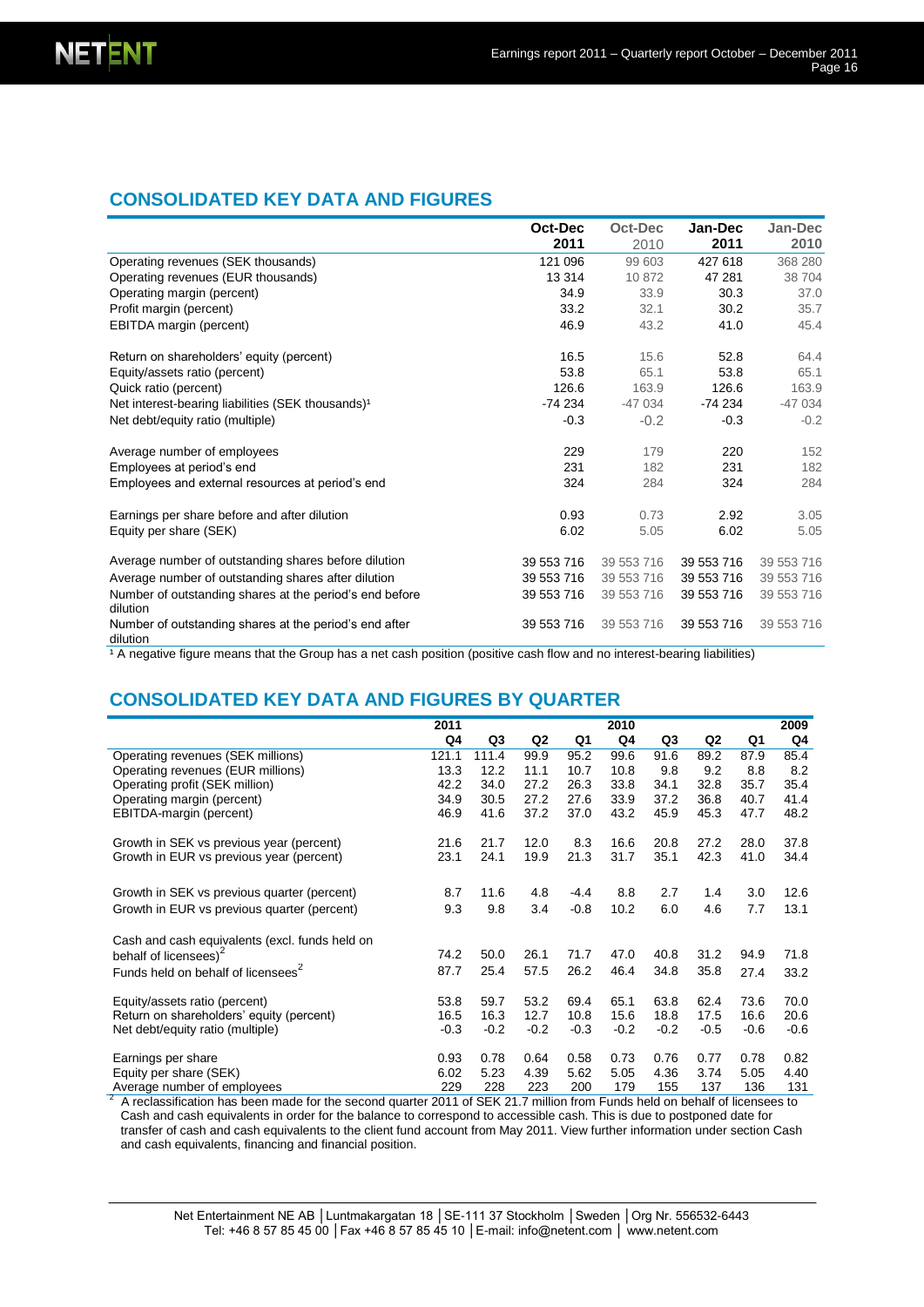### **DEFINITIONS**

*Operating margin*

Operating profit in relation to operating revenues.

*Profit margin*

Profit after financial items in relation to operating revenues.

*EBITDA-margin*

Operating profit excluding depreciation and amortization in relation to operating revenues.

*Return on investment on shareholders' equity* 

Period's profit/loss in relation to average shareholder equity for the period.

*Equity/assets ratio*

Equity at the end of period as a percentage of total assets at the end of period.

*Quick ratio*

Current assets in relation to current liabilities.

*Net interest-bearing liabilities*

Net of interest-bearing provisions and liabilities less financial assets and cash and cash equivalents. *Net debt/equity ratio (multiple)*

Net of interest-bearing earnings and liabilities minus financial assets and cash and cash equivalents divided by shareholder's equity.

*Average number of employees*

The average number of employees during the period.

*Number of employees at end of period*

The number of employees at the end of the period.

*Number of employees and external resources at end of period*

The number of employees and external resources such as dedicated persons with contracted suppliers and subcontractors at the end of the period.

*Earnings per share*

Profit for the period divided by the average number of shares outstanding during the period.

*Equity per share*

Shareholders' equity divided by the number of shares outstanding at the end of the period.

*Average number of shares outstanding*

The average number of shares outstanding during the period, adjusted for bonus issue and share split.

*Number of shares outstanding*

The number of shares outstanding, adjusted for bonus issue and share split.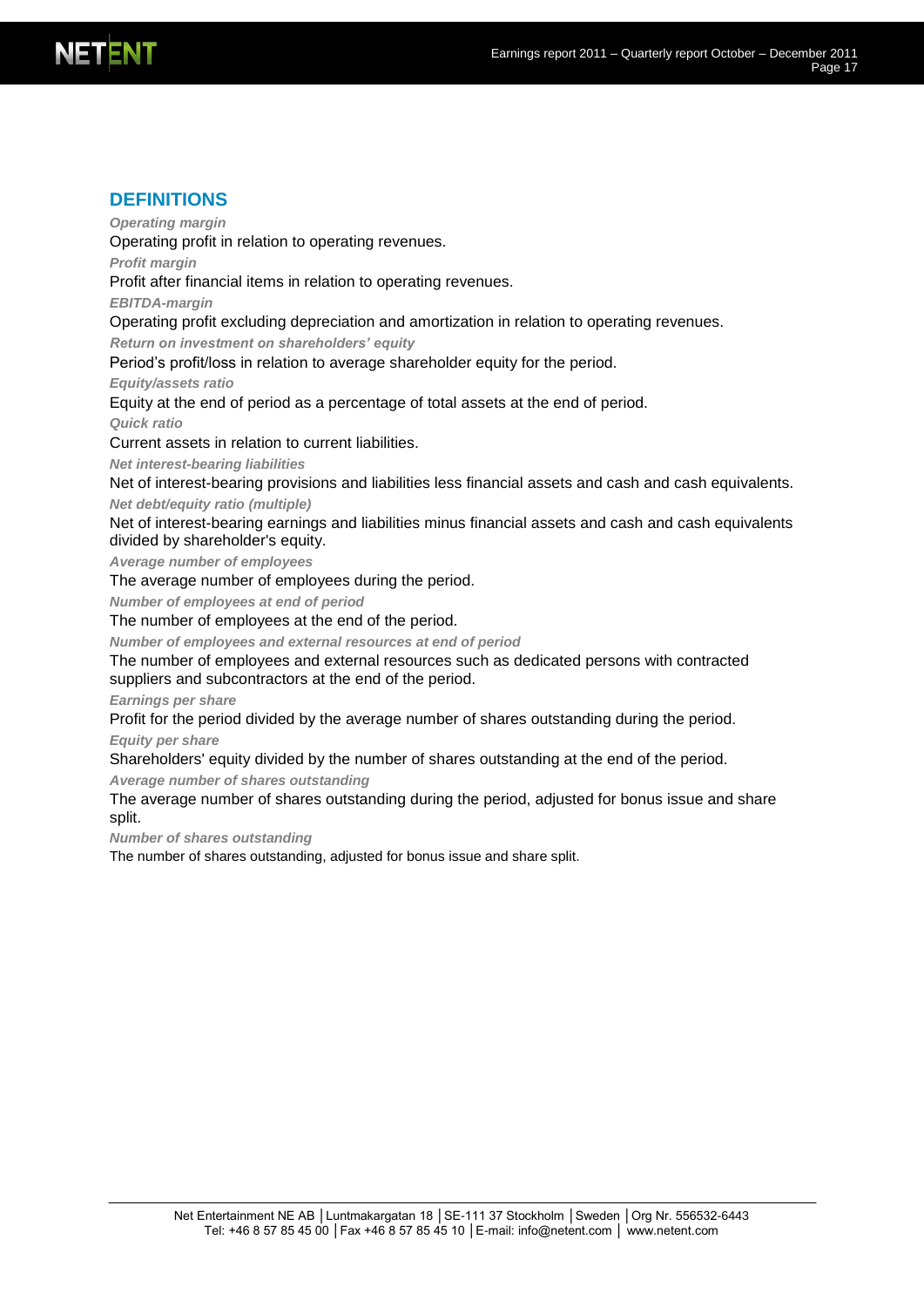### **CONDENSED PARENT COMPANY INCOME STATEMENT**

| <b>INCOME STATEMENTS</b>            | Oct-Dec<br>2011 | Oct-Dec<br>2010 | Jan-Dec<br>2011 | Jan-Dec<br>2010 |
|-------------------------------------|-----------------|-----------------|-----------------|-----------------|
| Operating revenues                  | 76 908          | 69 135          | 308 129         | 248 863         |
| Other external expenses             | $-30158$        | $-25058$        | $-109.469$      | $-99821$        |
| Personnel expenses                  | $-4242$         | $-35037$        | $-167148$       | $-118521$       |
| Depreciation and amortization       | $-2511$         | $-2048$         | $-8957$         | $-8094$         |
| <b>Operating profit</b>             | 1812            | 6992            | 22 555          | 22 4 27         |
| <b>Financial items</b>              | 67 134          | 68 197          | 68 501          | 64 867          |
| <b>Profit after financial items</b> | 68 946          | 75 189          | 91 056          | 87 294          |
| Tax on the period's profit          | $-103$          | $-2076$         | -6 225          | $-5359$         |
| Profit for the period               | 68 843          | 73 113          | 84 831          | 81 935          |
|                                     |                 |                 |                 |                 |

| STATEMENT OF TOTAL INCOME                                  |                |                |                |        |
|------------------------------------------------------------|----------------|----------------|----------------|--------|
| Profit for the period                                      | 68 843         | 73 113         | 84 831         | 81 935 |
| Other total income                                         | $\blacksquare$ | $\blacksquare$ |                |        |
| Sum of other total income for the period,<br>net after tax | $\blacksquare$ | $\blacksquare$ | $\blacksquare$ |        |
| Total income for the period                                | 68 843         | 73 113         | 84 831         | 81 935 |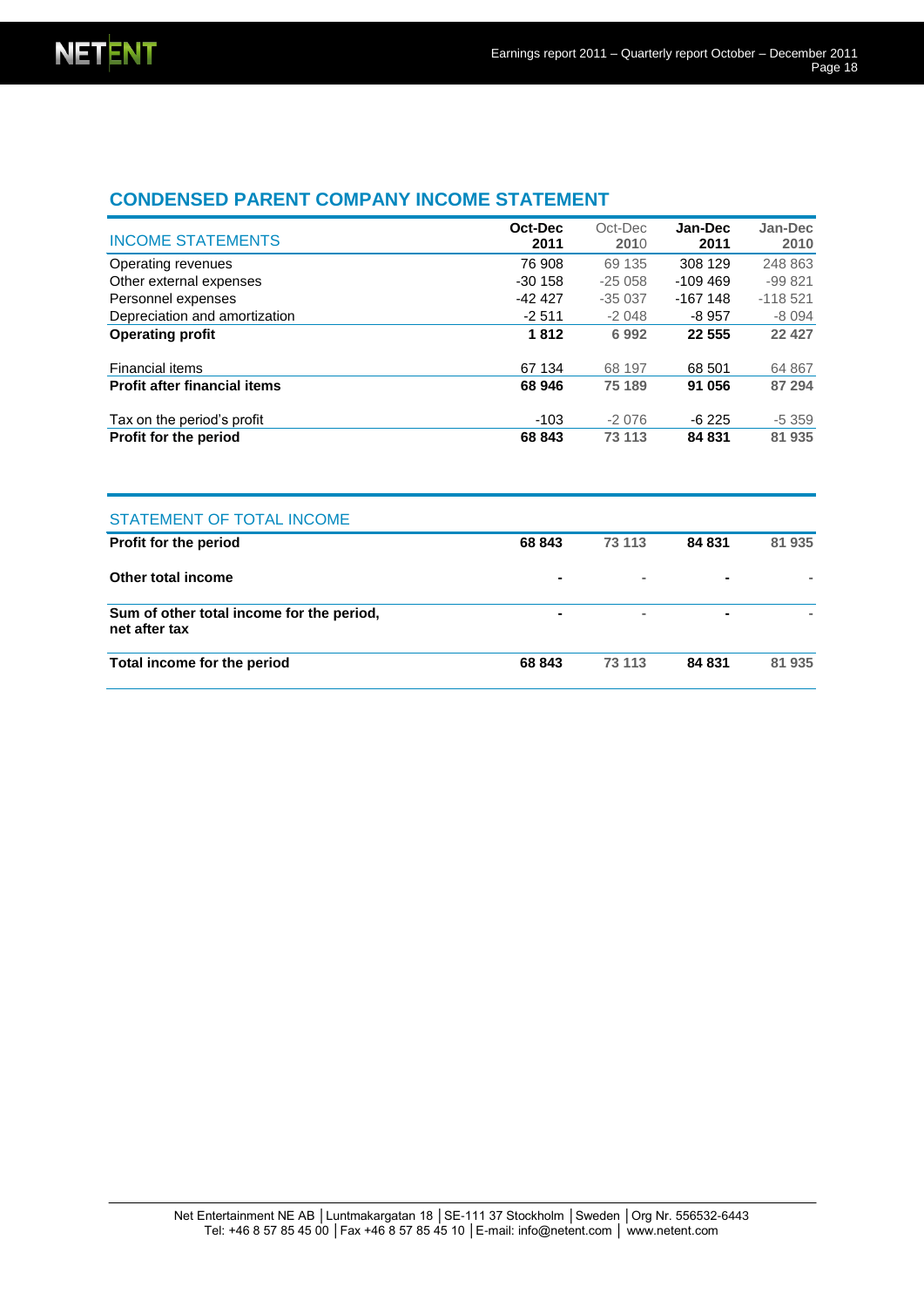### **CONDENSED PARENT COMPANY BALANCE SHEET**

| <b>ASSETS</b>                         | 2011-12-31 | 2010-12-31 |
|---------------------------------------|------------|------------|
|                                       |            |            |
| Intangible assets                     | 27 983     | 23 136     |
| Property, plant, and equipment        | 512        | 512        |
| <b>Shares in subsidiary</b>           | 28 4 95    | 23 648     |
| Total non-current assets              | 28         | 2          |
| Accounts receivable                   | 180 224    | 235 068    |
| Receivables from Group companies      | 6 580      | 3762       |
| Prepaid expenses and accrued revenues | 8476       | 5980       |
| Other receivables                     | 25 050     | 33 760     |
| Cash and cash equivalents             | 220 358    | 278 572    |
| <b>Total current assets</b>           | 248 853    | 302 220    |

#### **TOTAL ASSETS**

| <b>EQUITY AND LIABILITIES</b>         |            |            |
|---------------------------------------|------------|------------|
|                                       | 2011-12-31 | 2010-12-31 |
| Share capital                         | 1 1 9 1    | 1 1 9 1    |
| Statutory reserve                     | 38         | 38         |
| Share premium reserve                 | 6015       | 3473       |
| Retained earnings                     | 20 107     | 17 279     |
| Profit for the period                 | 84 831     | 81 935     |
| <b>Total equity</b>                   | 112 182    | 103 916    |
| Accounts payable                      | 28 7 7 3   | 16789      |
| Liabilities to Group companies        | 69 181     | 149 417    |
| Current tax liabilities               | 6 1 2 7    | 5928       |
| Other liabilities                     | 3 1 7 7    | 2 5 0 1    |
| Accrued expenses and prepaid revenues | 29 4 13    | 23 669     |
| <b>Total current liabilities</b>      | 136 671    | 198 304    |
| <b>TOTAL EQUITY AND LIABILITIES</b>   | 248 853    | 302 220    |